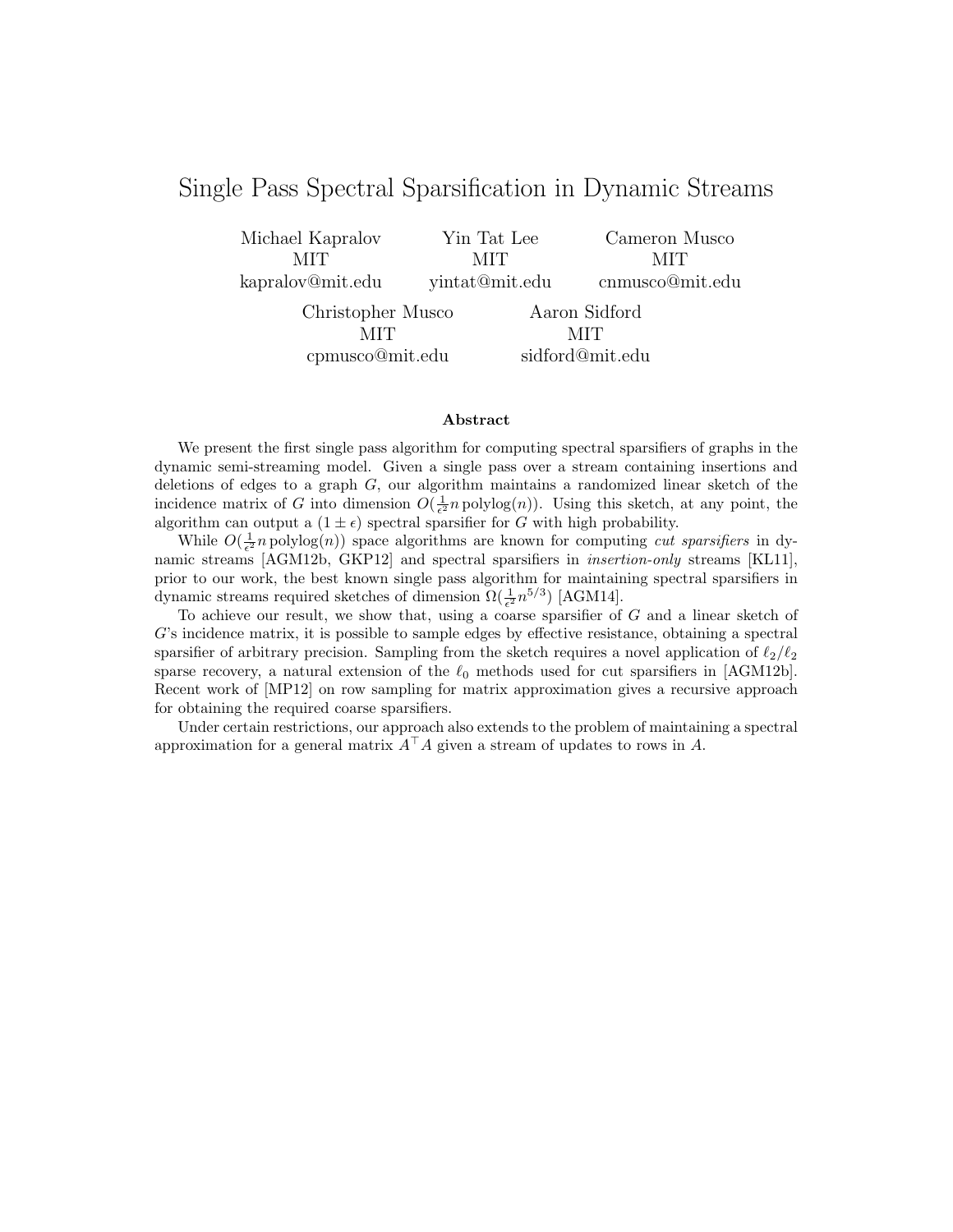## 1 Introduction

### 1.1 The Dynamic Semi-Streaming Model

When processing massive graph datasets arising from social networks, web topologies, or interaction graphs, computation may be as limited by space as it is by runtime. To cope with this issue, one might hope to apply techniques from the streaming model of computation, which restricts algorithms to few passes over the input and space polylogarithmic in the input size. Streaming algorithms have been studied extensively in various application domains – see  $\left[\text{Mut05}\right]$  for an overview. However, the model has proven too restrictive for even the simplest graph algorithms. For example, testing  $s - t$  connectivity requires  $\Omega(n)$  space [\[HRR99\]](#page-21-0).

The less restrictive semi-streaming model, in which the algorithm is allowed  $\tilde{O}(n)$  space, is more suited for graph algorithms  $[FKM+05]$  $[FKM+05]$ , and has received significant attention in recent years. In this model, a processor receives a stream of edges over a fixed set of  $n$  nodes. Ideally, the processor should only have to perform a single pass (or few passes) over the edge stream, and the processing time per edge, as well as the time required to output the final answer, should be small.

In the *dynamic semi-streaming model*, the graph stream may include both edge insertions and deletions [\[AGM12a\]](#page-20-0). This extension captures the fact that large graphs are unlikely to be static. Dynamic semi-streaming algorithms allow us to quickly process general updates in the form of edge insertions and deletions to maintain a small-space representation of the graph from which we can later compute a result. Sometimes the dynamic model is referred to as the insertion-deletion model, in contrast to the more restrictive insertion-only model.

Work on semi-streaming algorithms in both the dynamic and insertion-only settings is extensive. Researchers have tackled connectivity, bipartiteness, minimum spanning trees, maximal matchings, and spanners among other problems  $[FKM+05, ELMS11, Elk11, AGM12a, AGM12b]$  $[FKM+05, ELMS11, Elk11, AGM12a, AGM12b]$  $[FKM+05, ELMS11, Elk11, AGM12a, AGM12b]$  $[FKM+05, ELMS11, Elk11, AGM12a, AGM12b]$  $[FKM+05, ELMS11, Elk11, AGM12a, AGM12b]$  $[FKM+05, ELMS11, Elk11, AGM12a, AGM12b]$  $[FKM+05, ELMS11, Elk11, AGM12a, AGM12b]$  $[FKM+05, ELMS11, Elk11, AGM12a, AGM12b]$  $[FKM+05, ELMS11, Elk11, AGM12a, AGM12b]$ . In  $[McG13]$ , McGregor surveys much of this progress and provides a more complete list of citations.

#### 1.2 Streaming Sparsification

First introduced by Benczúr and Karger [\[BK96\]](#page-21-5), a *cut sparsifier* of a graph G is a weighted subgraph with only  $O(\frac{1}{\epsilon^2})$  $\frac{1}{\epsilon^2}n$  polylog $(n)$ ) edges that preserves the total edge weight over every cut in G to within a  $(1\pm\epsilon)$  multiplicative factor. Cut sparsifiers can be used to compute approximations for minimum cut, sparsest cut, maximum flow, and a variety of other problems over  $G$ . In [\[ST04\]](#page-22-2), Spielman and Teng introduce the stronger *spectral sparsifier*, a weighted subgraph whose Laplacian spectrally approximates the Laplacian of  $G$ . In addition to maintaining the cut approximation of Benczúr and Karger, spectral sparsifiers can be used to approximately solve linear systems over the Laplacian of G, and to approximate effective resistances, spectral clusterings, random walk properties, and a variety of other computations.

The problem of computing graph sparsifiers in the streaming model has received a lot of attention. Ahn and Guha give the first single pass, insertion-only algorithm for cut sparsifiers [\[AG09\]](#page-20-1). Kelner and Levin give a single pass, insertion-only algorithm for spectral sparsifiers [\[KL11\]](#page-21-6). This algorithm stores a sparse graph: edges are added as they are streamed in and, when the graph grows too large, it is resparsified. The construction is very clean, but inherently does not extend to the dynamic model since, to handle edge deletions, we need more information than just a sparsifier itself. Edges eliminated to create an intermediate sparsifier may become critically important later if other edges are deleted, so we need to maintain information that allows recovery of such edges.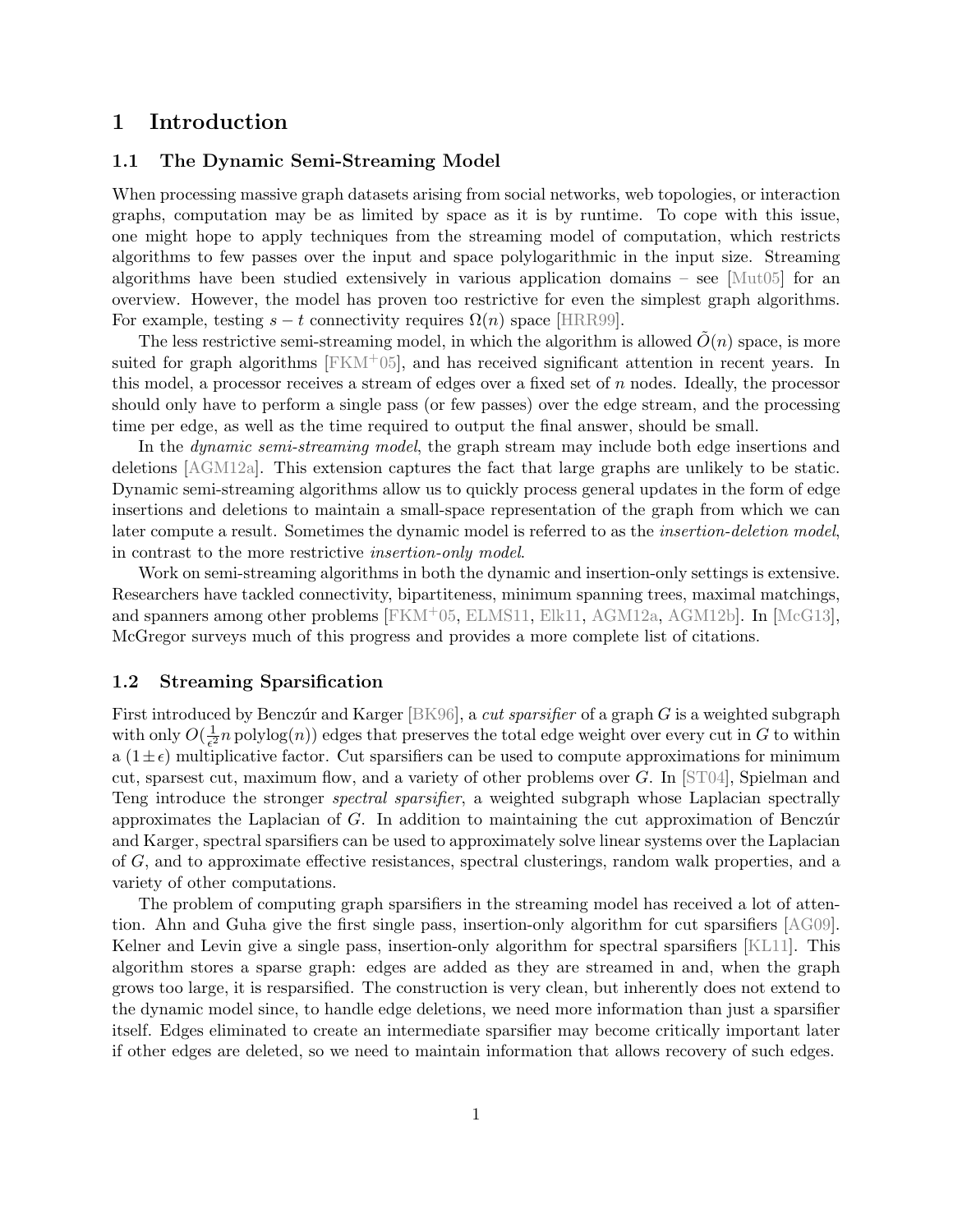Ahn, Guha, and McGregor make a very important insight in [\[AGM12a\]](#page-20-0), demonstrating the power of linear graph sketches in the dynamic model. They present the first dynamic algorithm for cut sparsifiers, which initially required  $O(\frac{1}{\epsilon^2})$  $\frac{1}{\epsilon^2}n^{1+\gamma}$  space and  $O(1/\gamma)$  passes over the graph stream. However, the result was later improved to a single pass and  $O(\frac{1}{\epsilon^2})$  $\frac{1}{e^2}n$  polylog $(n)$ ) space [\[AGM12b,](#page-21-4) [GKP12\]](#page-21-7). Our algorithm extends the sketching and sampling approaches from these papers to the spectral problem.

In [\[AGM13\]](#page-21-8), the authors show that linear graph sketches that capture connectivity information can be used to coarsely approximate spectral properties and they obtain spectral sparsifiers using  $O(\frac{1}{\epsilon^2})$  $\frac{1}{2}n^{5/3}$  polylog(n)) space in the dynamic setting. However, they also show that their coarse approximations are tight, so a new approach is required to obtain spectral sparsifiers using just  $O(\frac{1}{\epsilon^2})$  $\frac{1}{\epsilon^2}n$  polylog $(n)$ ) space. They conjecture that a dynamic algorithm for doing so exists. The development of such an algorithm is also posed as an open question in [\[McG13\]](#page-22-1). A two-pass algorithm for constructing a spectral sparsifier in the dynamic streaming model using  $O\left(\frac{1}{\epsilon^2}\right)$  $\frac{1}{e^2}n^{1+o(1)}$ space is presented in [\[KW14\]](#page-22-3). Their approach is very different from ours: it leverages a reduction from spanner constructions to spectral sparsification presented in [\[KP12\]](#page-22-4). It is not known if this approach extends to a space efficient single pass algorithm.

#### 1.3 Our Contribution

Our main result is an algorithm for maintaining a small graph sketch from which we can recover a spectral sparsifier. For simplicity, we present the algorithm in the case of unweighted graphs. However, in Section [6,](#page-14-0) we show that it is easily extended to weighted graphs, as long as an edge's weight is specified when it is deleted. This model matches what is standard for dynamic cut sparsifiers [\[AGM12b,](#page-21-4) [GKP12\]](#page-21-7).

<span id="page-2-0"></span>**Theorem 1** (Main Result). There exists an algorithm that, for any  $\epsilon > 0$ , processes a list of edge insertions and deletions for an unweighted graph G in a single pass and maintains a set of linear sketches of this input in  $O\left(\frac{1}{\epsilon^2}\right)$  $\frac{1}{\epsilon^2}$ n polylog $(n)$ ) space. From these sketches, it is possible to recover, with high probability, a weighted subgraph  $H$  with  $O(\frac{1}{\epsilon^2})$  $\frac{1}{\epsilon^2} n \log n$ ) edges such that H is a  $(1 \pm \epsilon)$  spectral sparsifier of G. The algorithm recovers H in  $O\left(\frac{1}{\epsilon^2}\right)$  $\frac{1}{\epsilon^2}n^2$  polylog(n)) time.

It is well known that independently sampling edges from a graph  $G$  according to their *effective* resistances gives a  $(1 \pm \epsilon)$  spectral sparsifier of G with  $O(\frac{1}{\epsilon^2})$  $\frac{1}{\epsilon^2} n \log n$ ) edges [\[SS08\]](#page-22-5). We can 'refine' any coarse sparsifier for  $G$  by using it to approximate effective resistances and then resample edges according to these approximate resistances. We show how to perform this refinement in the streaming setting, extending graph sketching techniques initially used for cut sparsifiers ([\[AGM12b,](#page-21-4) [GKP12\]](#page-21-7)) and introducing a new sampling technique based on an  $\ell_2$  heavy hitters algorithm. Our refinement procedure is combined with a clever recursive method for obtaining a coarse sparsifier introduced by Miller and Peng in a preprint of a recent paper on iterative row sampling for matrix approximation [\[MP12\]](#page-22-6).

The fact that our algorithm maintains a linear sketch of the streamed graph allows for the simple handling of edge deletions, which are treated as negative edge insertions. Additionally, due to their linearity, our sketches are composable - sketches of subgraphs can simply be added to produce a sketch of the full graph. Thus, our techniques are directly applicable in distributed settings where separate processors hold different subgraphs or each processes different edge substreams.

Our application of linear sketching also gives a nice information theoretic result on graph compression. A spectral sparsifier is a powerful compression for a graph. It maintains, up to an  $\epsilon$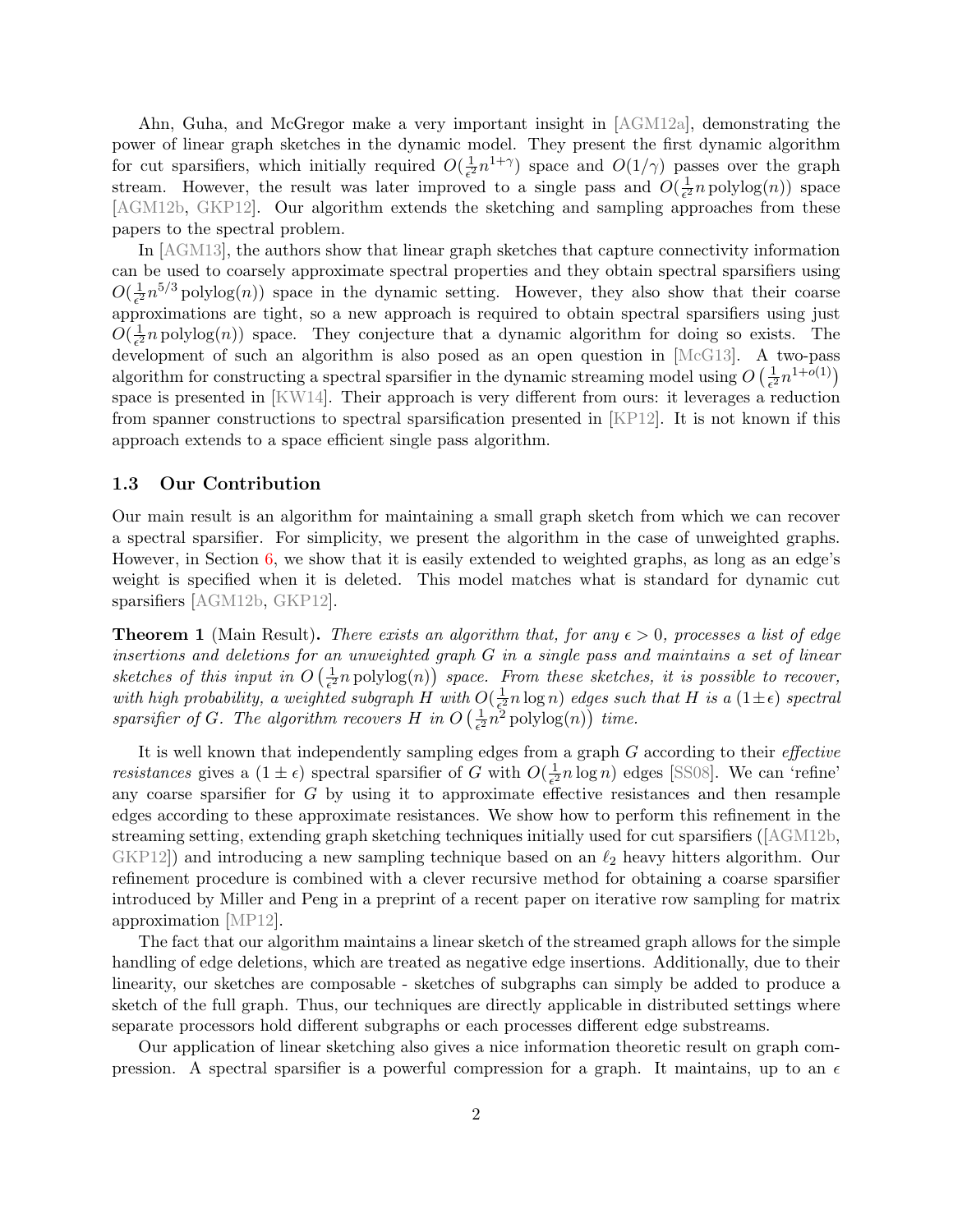factor, all spectral information about the Laplacian using just  $O(\frac{1}{\epsilon^2})$  $\frac{1}{\epsilon^2} n \log n$ ) space. At first glance, it may seem that such a compression requires careful analysis of the input graph to determine what information to keep and what to discard. However, the non-adaptive linear sketches used in our algorithm are completely oblivious: at each edge insertion or deletion, we do not need to examine the current compression at all to make the appropriate update. As in sparse recovery or dimensionality reduction, we essentially just multiply the vertex edge incidence matrix by a random projection matrix, decreasing its height drastically in the process. Nevertheless, the oblivious compression obtained holds as much information as a spectral sparsifier - in fact, we show how to extract a spectral sparsifier from it! Furthermore, the compression is only larger than  $O(\frac{1}{\epsilon^2})$  $\frac{1}{\epsilon^2} n \log n$ by log factors. Our result is the first of this kind in the spectral domain. The only other streaming algorithm for spectral sparsification that uses  $O(\frac{1}{\epsilon^2})$  $\frac{1}{\epsilon^2} n \operatorname{polylog}(n)$  space is distinctly non-oblivious [\[KL11\]](#page-21-6) and oblivious subspace embeddings for compressing general matrices inherently require  $O(n^2 \text{polylog}(n))$  space, even when the matrix is sparse (as in the case of an edge vertex incidence matrix) [\[Sar06,](#page-22-7) [NN13\]](#page-22-8).

Finally, it can be noted that our proofs rely very little on the fact that our data stream represents a graph. We show that, with a few modifications, given a stream of row updates for a general structured matrix A, it is possible to maintain a  $O(\frac{1}{\epsilon^2})$  $\frac{1}{\epsilon^2} n \operatorname{polylog}(n)$  sized sketch from which a spectral approximation to  $A^{\top}A$  can be recovered. By structured, we mean any matrix whose rows are selected from some fixed dictionary of size  $poly(n)$ . Spectral graph sparsification is a special case of this problem: set A to be the vertex edge incidence matrix of our graph. The dictionary is the set of all possible  $\binom{n}{2}$  $\binom{n}{2}$  edge rows that may appear in A and  $A^{\top}A$  is the graph Laplacian.

#### 1.4 Road Map

- Section [2](#page-3-0) Lay out notation, build linear algebraic foundations for spectral sparsification, and present lemmas for graph sampling and sparse recovery required by our algorithm.
- Section [3](#page-5-0) Give an overview of our central algorithm, providing intuition and motivation.
- **Section [4](#page-8-0)** Present an algorithm of Miller and Peng ( $[MP12]$ ) for building a chain of coarse sparsifiers and prove our main result, assuming a primitive for sampling edges by effective resistance in the streaming model.
- Section [5](#page-10-0) Develop this sampling primitive, our main technical contribution.
- Section [6](#page-14-0) Show how to extend the algorithm to weighted graphs.
- Section [7](#page-14-1) Show how to extend the algorithm to general structured matrices.
- Section [8](#page-19-0) Remove our assumption of fully independent hash functions, using a pseudorandom number generator to achieve a final small space algorithm.

### <span id="page-3-0"></span>2 Notation and Preliminaries

#### 2.1 Graph Notation

Let  $\mathbf{B}_n \in \mathbb{R}^{\binom{n}{2} \times n}$  be the vertex edge incidence matrix of the undirected, unweighted complete graph over *n* vertices.  $\mathbf{b}_e$ , the row corresponding to edge  $e = (u, v)$  contains a 1 in column u, a (-1) in column  $v$ , and  $0$ 's elsewhere.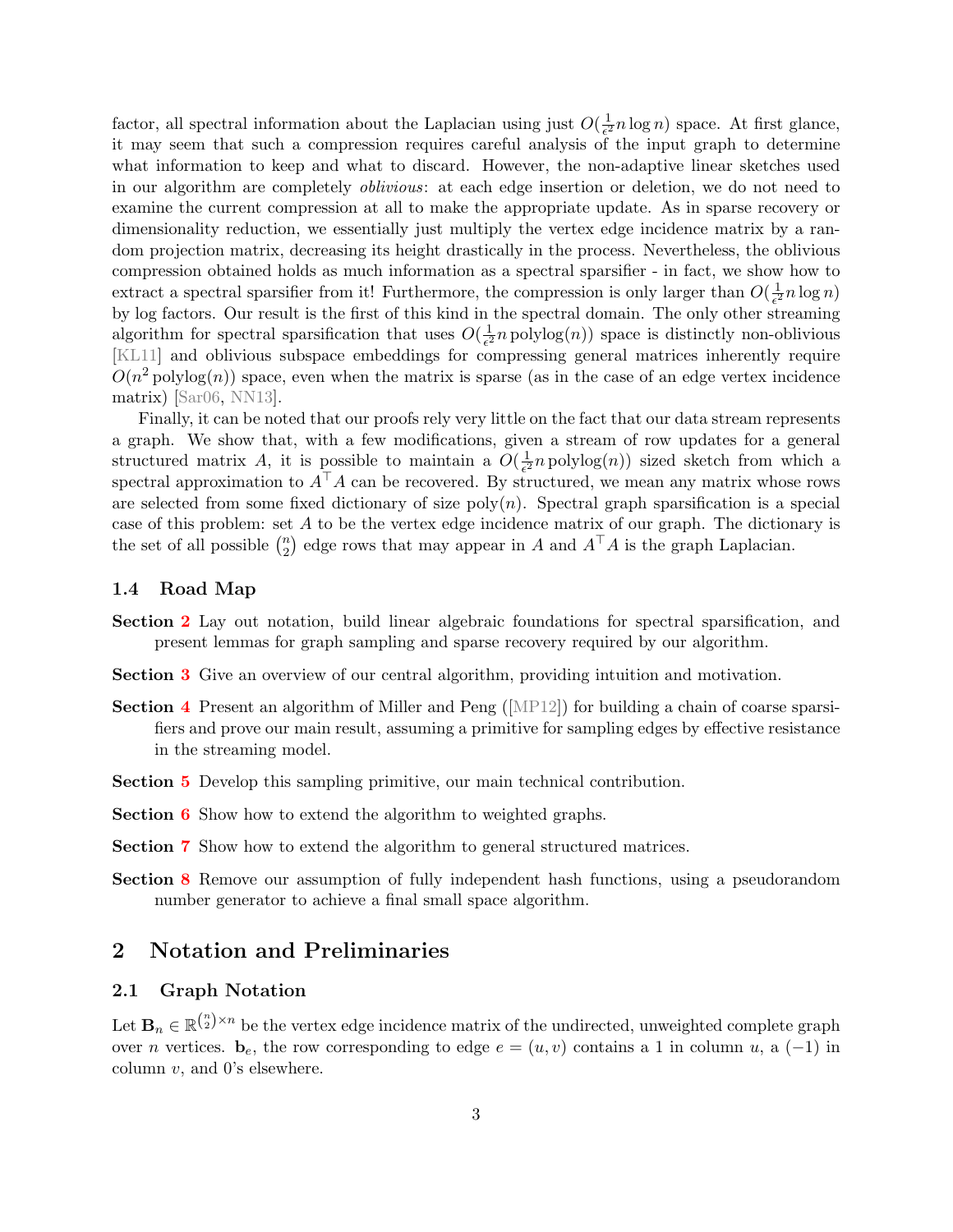We write the vertex edge incidence matrix of any unweighted, undirected graph  $G(V, E)$  as  $\mathbf{B} = \mathbf{S} \mathbf{B}_n$  where **S** is an  $\binom{n}{2}$  $\binom{n}{2}$   $\times$   $\binom{n}{2}$  $\binom{n}{2}$  diagonal matrix with ones at positions corresponding to edges contained in G and zeros elsewhere.<sup>[1](#page-4-0)</sup> The  $n \times n$  Laplacian matrix of G is given by  $\mathbf{K} = \mathbf{B}^\top \mathbf{B}$ .

#### 2.2 Spectral Sparsification

For any matrix  $\mathbf{B} \in \mathbb{R}^{m \times n}$ ,  $\tilde{\mathbf{K}}$  is a  $(1 \pm \epsilon)$  spectral sparsifier of  $\mathbf{K} = \mathbf{B}^{\top} \mathbf{B}$  if,  $\forall \mathbf{x} \in \mathbb{R}^n$ ,  $(1 - \epsilon) \mathbf{x}^{\top} \mathbf{K} \mathbf{x} \leq$  $\mathbf{x}^\top \tilde{\mathbf{K}} \mathbf{x} \leq (1+\epsilon) \mathbf{x}^\top \mathbf{K} \mathbf{x}$ . This condition can also be written as  $(1-\epsilon) \mathbf{K} \preceq \tilde{\mathbf{K}} \preceq (1+\epsilon) \mathbf{K}$  where  $C \preceq D$  indicates that  $D - C$  is positive semidefinite. More succinctly,  $\tilde{K} \approx_{\epsilon} K$  denotes the same condition. We'll also use the slightly weaker notation  $(1 - \epsilon)\mathbf{K} \preceq_r \mathbf{K} \preceq_r (1 + \epsilon)\mathbf{K}$  to indicate that  $(1 - \epsilon) \mathbf{x}^\top \mathbf{K} \mathbf{x} \leq \mathbf{x}^\top \tilde{\mathbf{K}} \mathbf{x} \leq (1 + \epsilon) \mathbf{x}^\top \mathbf{K} \mathbf{x}$  for all x in the row span of **K** (which is the same as the row span of B). If  $\tilde{K}$  has the same row span as K this notation is equivalent to the initial notion of spectral sparsification.

Note that we are giving these definitions for a general matrix B, however well will often work with the case where  $\bf{B}$  is the vertex edge incidence matrix of a graph  $G$  and  $\bf{K}$  is the graph Laplacian. We will not always require our approximation  $\bf{K}$  to be the graph Laplacian of a weighted subgraph, which is a standard assumption. For this reason, we avoid the standard  $L_G$  notation for the Laplacian. For our purposes,  $\bf{K}$  will always be a sparse symmetric diagonally dominant matrix, containing no more than  $O(n \log n)$  non-zero entries. In fact, it will always be the Laplacian of a sparse subgraph, but possibly with weight added to its diagonal entries. Furthermore, the final approximation returned by our streaming algorithm will be a bonafide spectral graph sparsifier the Laplacian matrix of a weighted subgraph of G.

#### <span id="page-4-1"></span>2.3 Leverage Scores and Row Sampling

For any  $\mathbf{B} \in \mathbb{R}^{m \times n}$  with rank r, let  $\mathbf{K}^+$  denote the Moore-Penrose pseudoinverse of  $\mathbf{K} = \mathbf{B}^\top \mathbf{B}$ . Consider the reduced singular value decomposition,  $\mathbf{B} = \mathbf{U} \Sigma \mathbf{V}^{\top}$ .  $\mathbf{U} \in \mathbb{R}^{m \times r}$  and  $\mathbf{V} \in \mathbb{R}^{n \times r}$  have orthonormal columns and  $\Sigma \in \mathbb{R}^{r \times r}$  is diagonal and contains the nonzero singular values of **B**.  $\mathbf{K} = \mathbf{B}^\top \mathbf{B} = \mathbf{V} \Sigma \mathbf{U}^\top \mathbf{U} \Sigma \mathbf{V}^\top = \mathbf{V} \Sigma^2 \mathbf{V}^\top$ . It follows that:

$$
\mathbf{K}^+ = \mathbf{V} (\mathbf{\Sigma}^{-1})^2 \mathbf{V}^\top
$$

The leverage score,  $\tau_i$ , for a row  $\mathbf{b_i}$  in **B** is defined as:

$$
\tau_i \stackrel{\text{def}}{=} \mathbf{b}_i^\top \mathbf{K}^+ \mathbf{b}_i = \mathbf{u}_i^\top \mathbf{\Sigma} \mathbf{V}^\top (\mathbf{V} \mathbf{\Sigma}^{-2} \mathbf{V}^\top) \mathbf{V} \mathbf{\Sigma} \mathbf{u}_i = \|\mathbf{u}_i\|_2^2 \le 1
$$

The last inequality follows from the fact that every row in a matrix with orthonormal columns has norm less than 1. In a graph,  $\tau_i = r_i w_i$ , where  $r_i$  is the *effective resistance* of edge i and  $w_i$  is its weight. Furthermore:

$$
\sum_{i=1}^{m} \tau_i = \text{tr}(\mathbf{B}\mathbf{K}^+ \mathbf{B}^\top) = \|\mathbf{U}\|_F^2 = r = \text{rank}(\mathbf{B})
$$

It is well known that by sampling the rows of B according to their leverage scores it is possible to obtain a matrix  $\tilde{\mathbf{B}}$  such that  $\tilde{\mathbf{K}} = \tilde{\mathbf{B}}^\top \tilde{\mathbf{B}} \approx_{\epsilon} \mathbf{K}$  with high probability. Furthermore, if obtaining exact

<span id="page-4-0"></span><sup>&</sup>lt;sup>1</sup>Typically the rows of **B** that are all 0 are removed, however we find this formulation more convenient for our purposes.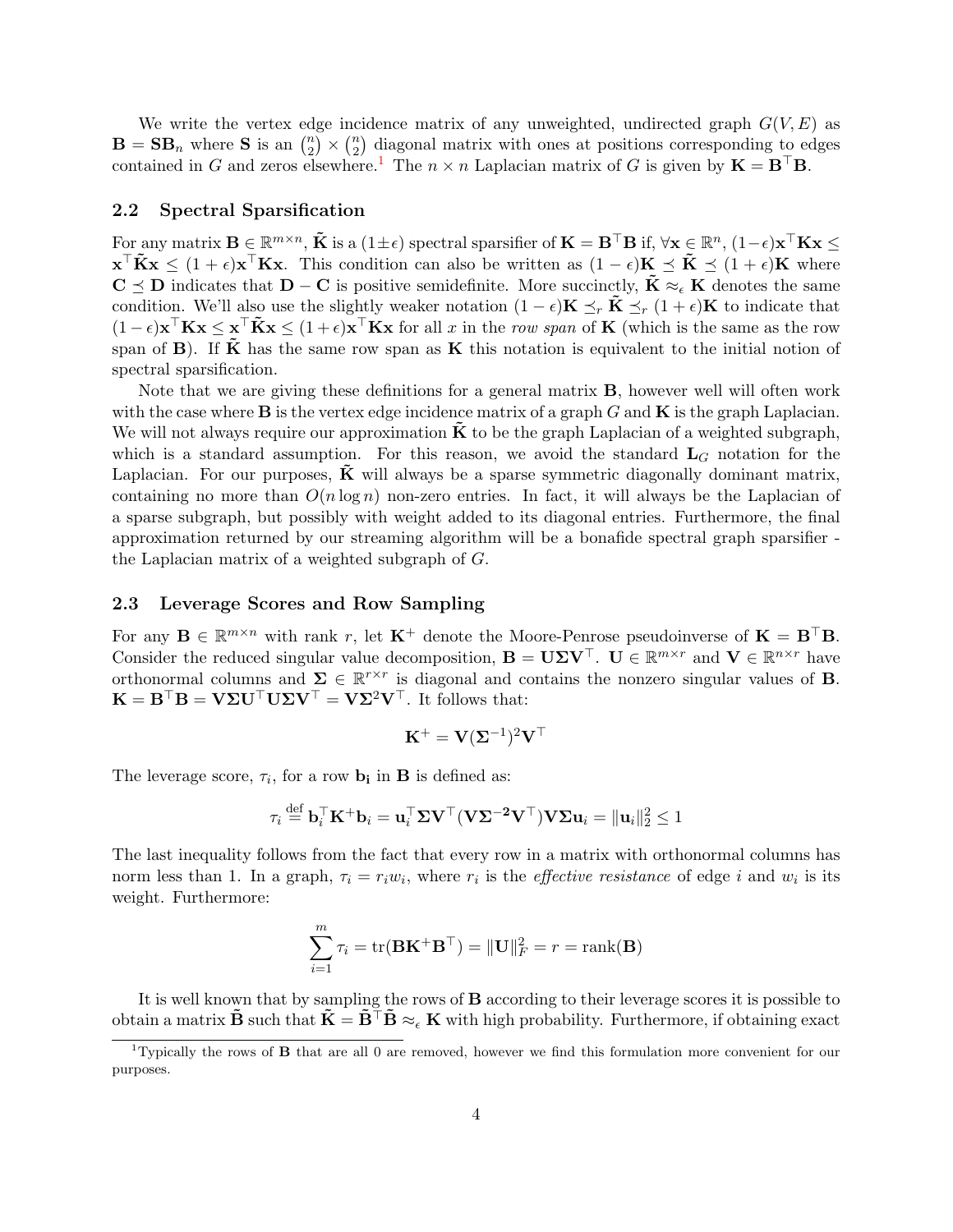leverage scores is computationally difficult, it suffices to sample by upper bounds on the scores. Typically, rows are sampled with replacement with probability proportional to their leverage score [\[SS08,](#page-22-5) [LMP13\]](#page-22-9). We give an alternative independent sampling procedure based off the matrix concentration results of [\[Tro12\]](#page-22-10), which is more amenable to our application.

<span id="page-5-1"></span>**Lemma 1** (Spectral Sparsifier via Leverage Score Sampling). Let  $\tilde{\tau}$  be a vector of m estimated leverage scores for the rows of **B**, such that  $1 \geq \tilde{\tau}_i \geq \tau_i$  for all  $i \in [m]$ . For some known constant c, let  $\mathbf{W}_1, \mathbf{W}_2, ... \mathbf{W}_{c \log n\epsilon^{-2}}$  be diagonal matrices with independently chosen entries such that  $\mathbf{W}_j(i,i) = \frac{1}{\tilde{\tau}_i}$  with probability  $\tilde{\tau}_i$  and  $\mathbf{W}_j(i,i) = 0$  otherwise. Letting  $\bar{\mathbf{W}} = \frac{1}{c \log n \epsilon^{-2}} \cdot \sum_j \mathbf{W}_j$  then with high probability,

$$
\tilde{\mathbf{K}} = \mathbf{B}^\top \bar{\mathbf{W}} \mathbf{B} \approx_{\epsilon} \mathbf{K}
$$

Furthermore,  $\bar{W}$  has  $O(\|\tilde{\tau}\|_1 \log n\epsilon^{-2})$  nonzeros with high probability. That is, if we sample each each row of **B** independently with probability  $\tilde{\tau}_i$ , reweight selected rows by  $\frac{1}{\sqrt{2}}$  $\frac{1}{\tilde{\tau}_i}$ , and average over clog n $\epsilon^{-2}$  trials, we obtain a matrix  $\tilde{\mathbf{B}} = \mathbf{B} \bar{\mathbf{W}}^{1/2}$  such that  $\tilde{\mathbf{B}}^{\top} \tilde{\mathbf{B}} = \mathbf{B}^{\top} \bar{\mathbf{W}} \mathbf{B} = \tilde{\mathbf{K}} \approx_{\epsilon} \mathbf{K}$  and  $\tilde{\mathbf{B}}$  contains just  $O(\|\tilde{\boldsymbol{\tau}}\|_1 \log n\epsilon^{-2})$  reweighted rows of  $\mathbf{B}$  with high probability.

We relegate the proof of Lemma [1](#page-5-1) to Appendix [A.](#page-22-11)

#### 2.4 Sparse Recovery

We now give a sparse recovery primitive that is used to sample edges from our linear sketches. We use an  $\ell_2$  heavy hitters algorithm that, for any vector x, lets us recover from a small size sketch  $\Phi$ **x**, the index *i* and the approximate value of  $\mathbf{x}_i$  for all *i* such that  $\mathbf{x}_i > \frac{1}{O(\text{polylog}(n))} ||\mathbf{x}||_2$ .

<span id="page-5-2"></span>**Lemma 2** ( $\ell_2$  Heavy Hitters). For each  $\eta > 0$ , there is a decoding algorithm D and a distribution on matrices  $\Phi$  in  $\mathbb{R}^{O(\eta^{-2} \text{polylog}(N)) \times N}$  such that, for any  $\mathbf{x} \in \mathbb{R}^N$ , with probability  $1 - N^{-c}$  over the choice of  $\Phi$ , given  $\Phi$ x, the algorithm D returns a vector w such that w has  $O(\eta^{-2} \text{polylog}(N))$ non-zeros and satisfies

$$
||\mathbf{x} - \mathbf{w}||_{\infty} \leq \eta ||\mathbf{x}||_2.
$$

with probability  $1 - N^{-c}$ . The sketch  $\Phi$ **x** can be maintained and decoded in  $O(\eta^{-2} \text{polylog}(N))$ space.

Note that setting  $\eta = \frac{\epsilon}{C \log n}$  $\frac{\epsilon}{C \log n}$  for any  $0 < \epsilon < 1/2$  and  $C > 0$ , guarantees that  $w_i$  must be a  $(1 \pm \epsilon)$ approximation of  $\mathbf{x}_i$  for any i with  $\mathbf{x}_i \geq \frac{1}{C \log n}$  $\frac{1}{C \log n} \|\mathbf{x}\|_2$ . It also guarantees that we can distinguish using  $\mathbf{w}_i$  whether  $\mathbf{x}_i \geq \frac{1}{C \log n}$  $\frac{1}{C \log n} \|\mathbf{x}\|_2$  or  $\mathbf{x}_i < \frac{1}{2C \log n}$  $\frac{1}{2C \log n} \|\mathbf{x}\|_2$  $\frac{1}{2C \log n} \|\mathbf{x}\|_2$  $\frac{1}{2C \log n} \|\mathbf{x}\|_2$ . We give a proof of Lemma 2 in Appendix [B](#page-24-0)

## <span id="page-5-0"></span>3 Algorithm Overview

Before providing a formal presentation and proof of our main result, Theorem [1,](#page-2-0) we would like to give an informal overview of the algorithm to provide intuition.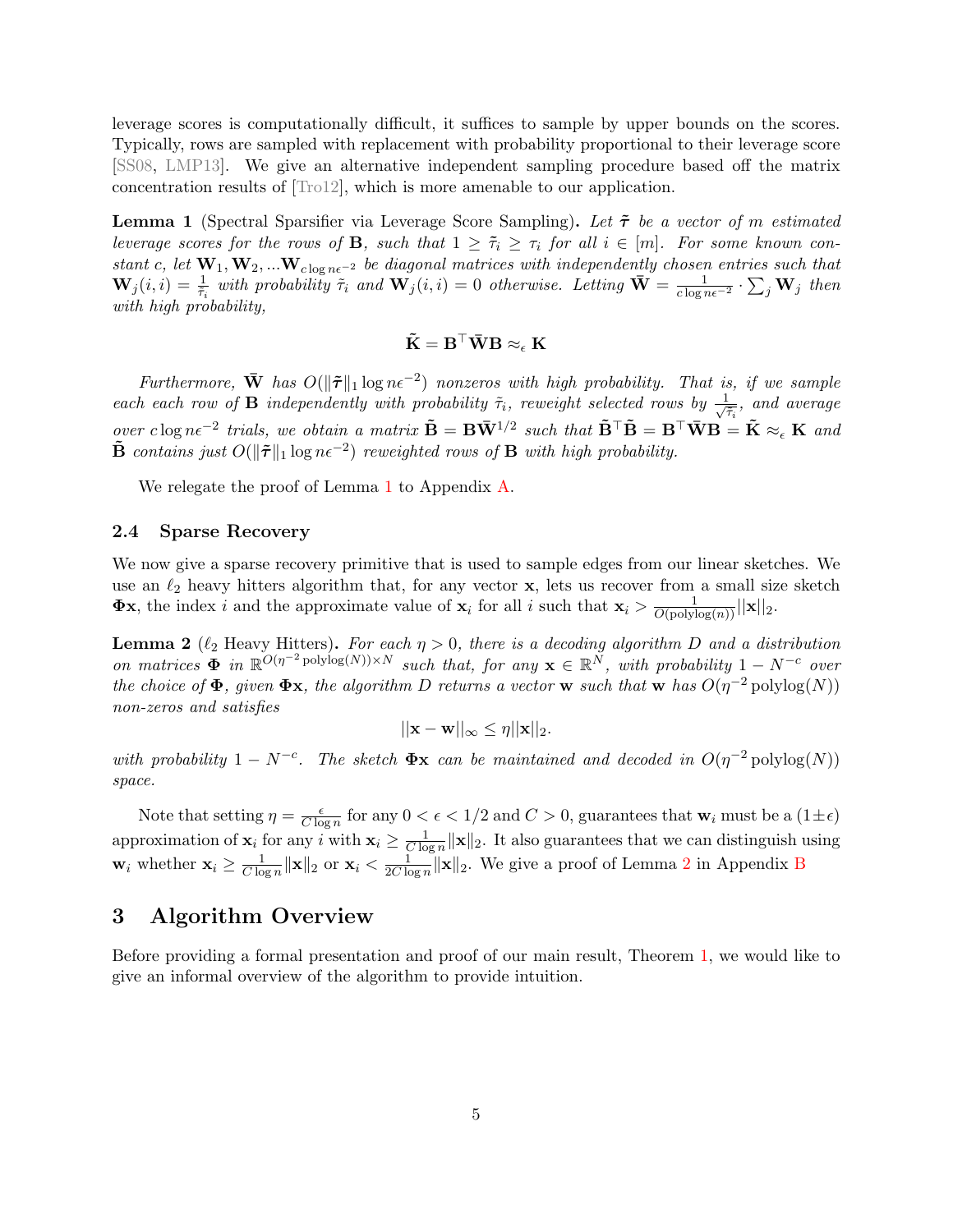#### 3.1 Effective Resistances

As explained in Section [2.3,](#page-4-1) spectral sparsifiers can be generated by sampling edges, i.e. rows of the vertex edge incidence matrix. For an unweighted graph  $G$ , each edge is sampled independently with probability equal to its leverage score,  $\tau_e$ . After appropriate repetition of the sampling, we reweight and combine any sampled edges. The result is a subgraph of G containing, with high probability,  $O(\frac{1}{\epsilon^2})$  $\frac{1}{\epsilon^2} n \log n$ ) edges and spectrally approximating G.

If we view  $G$  as an electrical circuit, with each edge representing a unit resistor, the leverage score of an edge  $e = (i, j)$  is equivalent to its effective resistance. This value can be computed by forcing 1 unit of current out of vertex i and 1 unit of current into vertex j. The resulting voltage difference between the two vertices is the effective resistance of e. Qualitatively, if the voltage drop is low, there are many low resistance (i.e. short) paths between i and j. Thus, maintaining a direct connection between these vertices is less critical in approximating  $G$ , so  $e$  is less likely to be sampled. Effective resistance can be computed as:

$$
\tau_e = \mathbf{b}_e^{\top} \mathbf{K}^+ \mathbf{b}_e
$$

Note that  $\tau_e$  can be computed for any pair of vertices,  $(i, j)$ , or in other words, for any possible edge in G. We can evaluate  $\mathbf{b}_e^{\top} \mathbf{K}^+ \mathbf{b}_e$  even if e is not present in the graph. Thus, we can reframe our sampling procedure. Instead of just sampling edges actually in  $G$ , imagine we run a sampling procedure for every possible e. When recombining edges to form a spectral sparsifier, we separately check whether each edge  $e$  is in  $G$  and only insert into the sparsifier if it is.

#### 3.2 Sampling in the Streaming Model

With this procedure in mind, a sampling method that works in the streaming setting requires two components. First, we need to obtain a constant factor approximation to  $\tau_e$  for any e. Known sampling algorithms, including our Lemma [1,](#page-5-1) are robust to this level of estimation. Second, we need to compress our edge insertions and deletions in such a way that, during post-processing of our sketch, we can determine whether or not a sampled edge e actually exists in G.

The first requirement is achieved through the recursive procedure given in [\[MP12\]](#page-22-6). We will give the overview shortly but, for now, assume that we have access to a coarse sparsifier,  $\mathbf{K} \approx_{1/2} \mathbf{K}$ . Computing  $\mathbf{b}_e^{\top} \tilde{\mathbf{K}}^+ \mathbf{b}_e$  gives a 2 factor multiplicative approximation of  $\tau_e$  for each e. Furthermore, as long as  $\tilde{\mathbf{K}}$  has sparsity  $O(n \text{ polylog}(n))$ , the computation can be done in small space using any nearly linear time solver for symmetric diagonally dominant linear systems (e.g. [\[KMP11\]](#page-21-9)).

Solving part two (determining which edges are actually in  $G$ ) is a bit more involved. As a first step, consider writing:

$$
\tau_e = \mathbf{b}_e^{\top}\mathbf{K}^{+}\mathbf{K}\mathbf{K}^{+}\mathbf{b}_e = \|\mathbf{B}\mathbf{K}^{+}\mathbf{b}_e\|_2^2 = \|\mathbf{S}\mathbf{B}_n\mathbf{K}^{+}\mathbf{b}_e\|_2^2
$$

Referring to Section [2,](#page-3-0) recall that  $\mathbf{B} = \mathbf{S} \mathbf{B}_n$  is exactly the same as a standard vertex edge incidence matrix except that rows in  $\mathbf{B}_n$  corresponding to nonexistent edges are zeroed out instead of removed. Denote  $\mathbf{x}_e = \mathbf{S} \mathbf{B}_n \mathbf{K}^+ \mathbf{b}_e$ . Each nonzero entry in  $\mathbf{x}_e$  contains the voltage difference across some edge (resistor) in  $G$  when one unit of current is forced from  $i$  to  $j$ .

When e is not in G, the  $e^{\text{th}}$  entry of  $\mathbf{x}_e, \mathbf{x}_e(e)$ , is 0. However, if e is in G, then  $\mathbf{x}_e(e)$  is  $\tau_e$ . Furthermore,  $\|\mathbf{x}_e\|_2^2 = \tau_e$ . So, if we could access a sketch of  $\mathbf{x}_e$ , could we determine whether or not  $e \in G$  using our  $\ell_2$  sparse recovery primitive?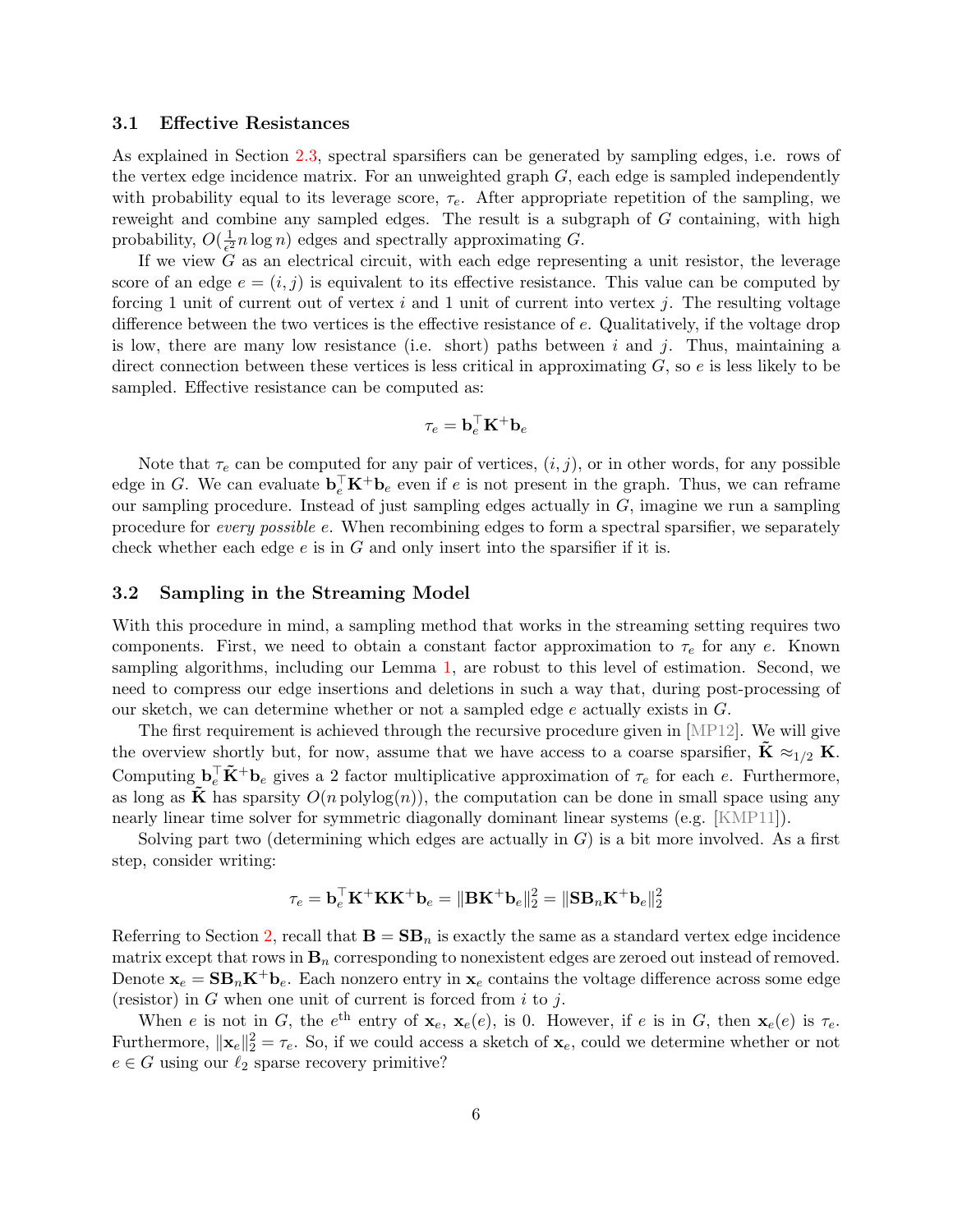Not quite - to determine whether an index in  $x_e$  is nonzero, the recovery primitive, Lemma [2,](#page-5-2) requires it to account for an  $O(1/\text{polylog}(n))$  fraction of the total  $\ell_2$  norm. Currently,  $\mathbf{x}_e(e)/\|\mathbf{x}_e\|_2 =$  $\overline{\tau_e}$ , which could be much smaller than  $O(1/\log n)$ . However, suppose we had a sketch of  $\mathbf{x}_e$ with all but  $\tau_e$  fraction of edges randomly sampled out. Then, we would expect  $\|\mathbf{x}_e\|_2^2 \approx \tau_e^2$  and, in fact, we can show that it would equal  $o(\tau_e \log n)$  with high probability. Thus,  $\mathbf{x}_e(e)/\|\mathbf{x}_e\|_2 =$  $\Omega(1/\text{polylog}(n))$  and sparse recovery would successfully indicate whether or not  $e \in G$ . What's more, randomly sampling zeroing out edges of  $x_e$  can serve as our main sampling routine for edge e. This process will set  $\mathbf{x}_e(e) = 0$  with probability  $(1 - \tau_e)$ , exactly what we wanted to sample by in the first place!

However, how do we go about sketching every appropriately sampled  $\mathbf{x}_e$ ? Well, consider subsampling our graph at geometrically decreasing rates,  $1/2^s$  for  $s \in \{0, 1, ...O(\log n)\}\$ . Maintain linear sketches  $\Pi_1B_1$ , ... $\Pi_{O(\log n)}B_{O(\log n)}$  of the vertex edge incidence matrix for every subsampled graph using the  $\ell_2$  sparse recovery sketch distribution from Lemma [2.](#page-5-2) When asked to output a spectral sparsifier, for every possible edge  $e$ , we compute its approximate effective resistance  $\tau_e$ using  $\tilde{\mathbf{K}}$  and determine a rate  $1/2^s$  that approximates  $\tau_e$ .

Next, since our sketches are linear, for every edge, we can just multiply  $\mathbf{\Pi}_{1/2^s} \mathbf{B}_{1/2^s}$  on the right by  $\tilde{\mathbf{K}}^{\dagger} \mathbf{b}_{e}$ . We get:

$$
\boldsymbol{\Pi}_{1/2^s} \mathbf{B}_{1/2^s} \tilde{\mathbf{K}}^+ \mathbf{b}_e \approx \boldsymbol{\Pi}_{1/2^s} \mathbf{x}_e^{1/2^s}
$$

where  $\mathbf{x}_{e}^{1/2^{s}}(e)$  is  $\mathbf{x}_{e}$  sampled at rate  $1/2^{s} \approx \tau_{e}$ . This sketch is equivalent to what would be obtained if we had been able to sketch  $x_e^{1/2^s}$  in the first place. Thus, as explained, we can just use our sparse recovery routine to determine whether or not e is present. If it is, we have obtained a sample for our spectral sparsifier!

#### 3.3 A Chain of Coarse Sparsifiers

The final required component is access to some sparse  $\mathbf{K} \approx_{1/2} \mathbf{K}$ . This coarse sparsifier is obtained recursively by constructing a chain of matrices,  $[\mathbf{K}(0), \mathbf{K}(1), \ldots, \mathbf{K}(d), \mathbf{K}]$  each weakly approximating the next. Specifically, imagine producing  $K(d)$  by adding a fairly light identity matrix to **K**. As long as the identity's weight is small compared to **K**'s spectrum,  $\mathbf{K}(d)$  approximates **K**. Add even more weight to the diagonal to form  ${\bf K}(d-1)$ . Again, as long as the increase is small,  ${\bf K}(d-1)$  approximates  ${\bf K}(d)$ . We continue down the chain until  ${\bf K}(0)$ , which will actually have a heavy diagonal after all the incremental increases. Thus,  $K(0)$  can be approximated by an appropriately scaled identity matrix, which is clearly sparse. Miller and Peng show that parameters can be chosen such that  $d = O(\log n)$  [\[MP12\]](#page-22-6).

Putting everything together, we maintain  $O(\log n)$  sketches for  $[\mathbf{K}(0), \mathbf{K}(1), \ldots, \mathbf{K}(d), \mathbf{K}]$ . We first use a weighted identity matrix as a coarse approximation for  $K(0)$ , which allows us to recover a good approximation to  $K(0)$  from our sketch. This approximation will in turn be a coarse approximation for  $K(1)$ , so we can recover a good sparsifier of  $K(1)$ . Continuing up the chain, we eventually recover a good sparsifier for our final matrix, K. This approach is formalized in the next section.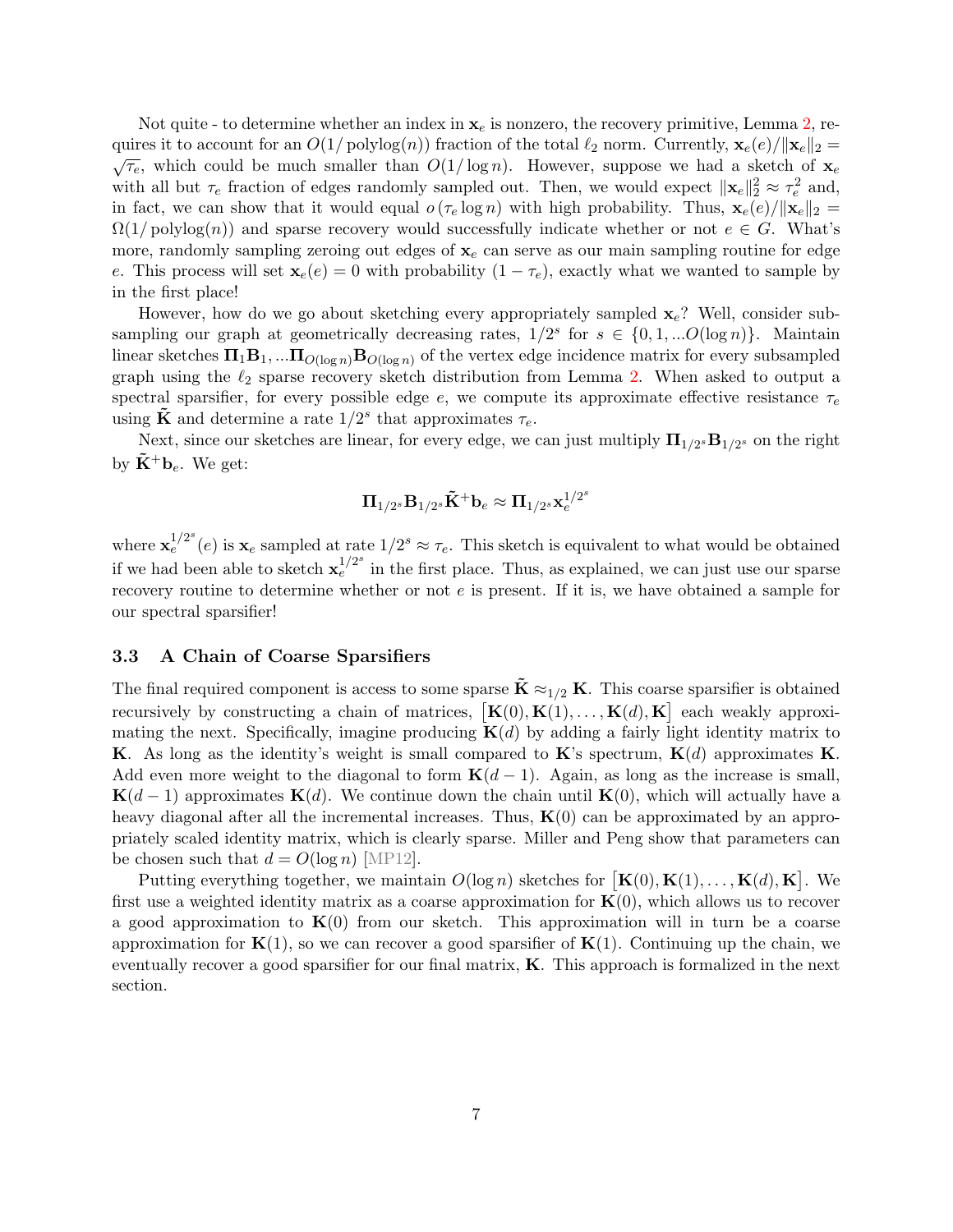### <span id="page-8-0"></span>4 Recursive Sparsifier Construction

In this section, we describe the recursive procedure for obtaining a chain of coarse sparsifiers using a technique introduced by Miller and Peng - "Introduction and Removal of Artificial Bases" [\[MP12\]](#page-22-6). We then formally prove Theorem [1](#page-2-0) by combining this technique with the sampling algorithm developed in Section [5.](#page-10-0)

<span id="page-8-1"></span>**Theorem 2** (Recursive Sparsification ([\[MP12\]](#page-22-6), Section 4)). Consider any PSD matrix **K** with maximum eigenvalue bounded from above by  $\lambda_u$  and minimum nonzero eigenvalue bounded from below by  $\lambda_l$ . Let  $d = \lceil \log_2(\lambda_u/\lambda_l) \rceil$ . For  $\ell \in \{0, 1, 2, ..., d\}$ , define:

 $\gamma(\ell) = \lambda_u / 2^\ell$ 

So,  $\gamma(d) \leq \lambda_l$  and  $\gamma(0) = \lambda_u$ . Then the chain of PSD matrices,  $[\mathbf{K}(0), \mathbf{K}(1), \dots, \mathbf{K}(d)]$  with:

$$
\mathbf{K}(\ell) = \mathbf{K} + \gamma(\ell) \mathbf{I}_{n \times n}
$$

satisfies the following relations:

- 1.  $\mathbf{K} \preceq_r \mathbf{K}(d) \preceq_r 2\mathbf{K}$
- 2.  $\mathbf{K}(\ell) \preceq \mathbf{K}(\ell 1) \preceq 2\mathbf{K}(\ell)$  for all  $\ell \in \{1, \ldots, d\}$
- 3.  $\mathbf{K}(0) \preceq 2\gamma(0) \mathbf{I} \preceq 2\mathbf{K}(0)$

When **K** is the Laplacian of an unweighted graph,  $\lambda_{max} < 2n$  and  $\lambda_{min} > 8/n^2$  (where here  $\lambda_{min}$ is the smallest nonzero eigenvalue). Thus the length of our chain,  $d = \lceil \log_2 \lambda_u/\lambda_l \rceil$ , is  $O(\log n)$ .

For completeness, we've included a proof of Theorem [2](#page-8-1) in Appendix [?]. Now, to prove our main result, we need to state the sampling primitive for streams that will be developed in Section [5.](#page-10-0) This procedure maintains a linear sketch of a vertex edge incidence matrix B, and using a coarse sparsifier of  $\mathbf{K}(\ell) = \mathbf{B}^\top \mathbf{B} + \gamma(\ell) \mathbf{I}$ , performs independent edge sampling as required by Lemma [1,](#page-5-1) to obtain a better sparsifier of  $\mathbf{K}(\ell)$ .

<span id="page-8-2"></span>**Theorem 3.** Let  $\mathbf{B} \in \mathbb{R}^{n \times m}$  be the vertex edge incidence matrix of an unweighted graph G, specified by an insertion-deletion graph stream. Let  $\gamma = O(\text{poly } n)$  be a fixed parameter and consider  $\mathbf{K} = \mathbf{B}^\top \mathbf{B} + \gamma \mathbf{I}$ . For any  $0 < \epsilon < 1$ , there exists a sketching procedure MaintainSketches $(\mathbf{B}, \epsilon)$ that outputs an  $O(n \text{ polylog}(n))$  sized sketch  $\text{TB}$ . There exists a corresponding recovery algorithm RefineSparsifier, such that, if  $\tilde{K}$  is a spectral approximation to  $K$  with  $O(n \text{ polylog}(n))$  nonzeros and  $c\mathbf{K} \preceq_r \tilde{\mathbf{K}} \preceq_r \mathbf{K}$  for some constant  $0 < c < 1$  then:

 $\mathit{RefineSparsifier}(\mathbf{IIB},\tilde{\mathbf{K}},\gamma,\epsilon,c)$  returns, with high probability,  $\mathbf{\tilde{K}}_{\epsilon}=\mathbf{\tilde{B}}_{\epsilon}^{\top} \mathbf{\tilde{B}}_{\epsilon}+\gamma \mathbf{I},$  where  $(1-\gamma)\mathbf{\tilde{S}}_{\epsilon}$  $\epsilon$ ) $\mathbf{K} \preceq_r \tilde{\mathbf{K}}_{\epsilon} \preceq_r (1+\epsilon)\mathbf{K}$ , and  $\tilde{\mathbf{B}}_{\epsilon}$  contains only  $O(\epsilon^{-2}c^{-1}n\log n)$  reweighted rows of  $\mathbf{B}$  with high probability. RefineSparsifier runs in  $O(n^2 \text{ polylog}(n))$  time.

Using this primitive, we can initially set  $\tilde{\mathbf{K}} = 2\gamma(0)\mathbf{I}$  and use it obtain a sparsifier for  $\mathbf{K}(0)$  from a linear sketch of B. This sparsifier can then be used on a second sketch of B to obtain a sparsifier for  $K(1)$ , and so on. Working our way up the chain, we can eventually obtain a sparsifier for our original K. While sparsifier recovery will proceed in several levels, we can construct all required sketches in a single pass over edge insertions and deletions, and all recovery can be performed in post-processing.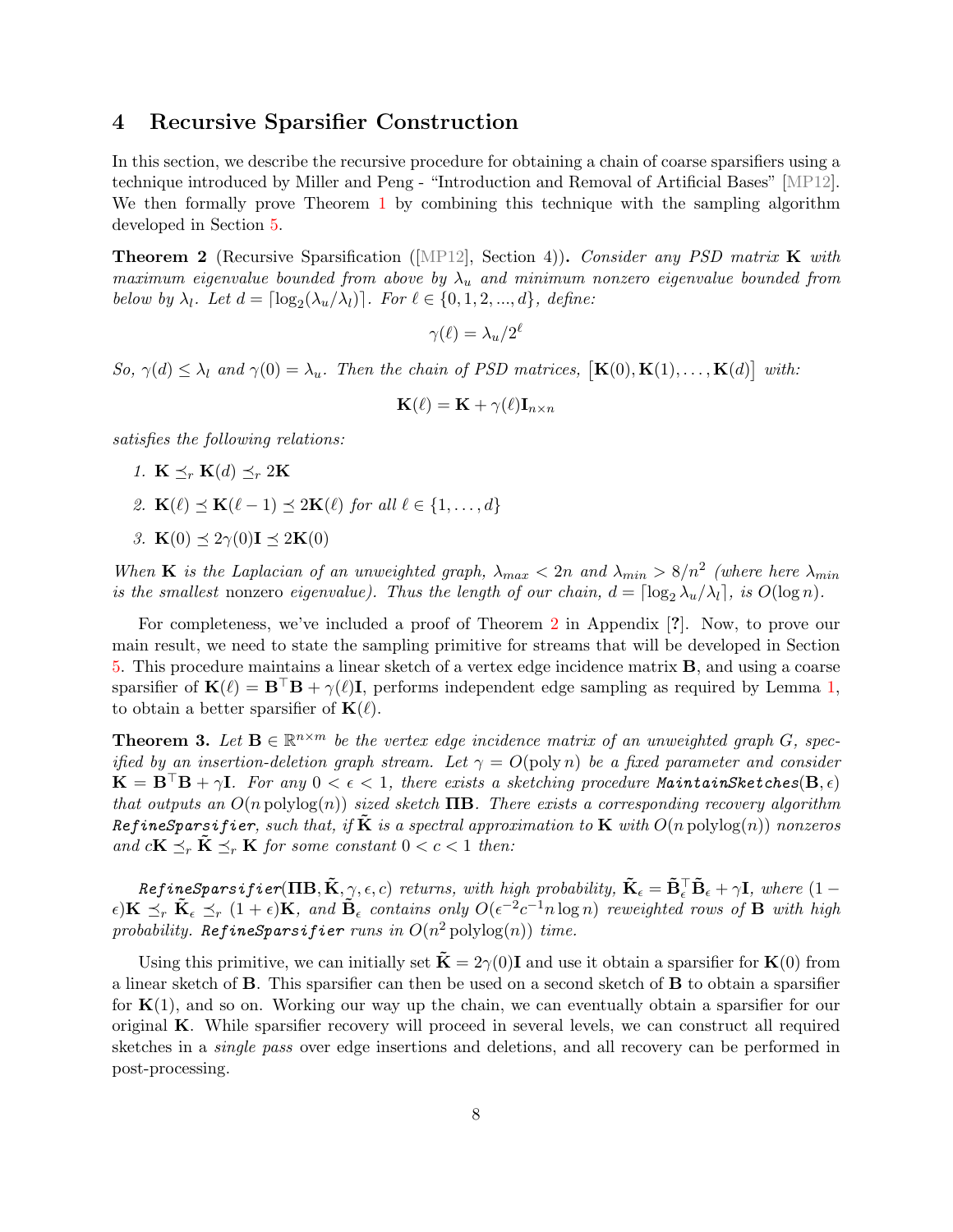*Proof of Theorem [1.](#page-2-0)* Let  $\bf{K}$  be the Laplacian of our graph G. Process all edge insertions and deletions, using <code>MaintainSketches</code> to produce a separate sketch,  $(\mathbf{IIB})_\ell$  for each  $\ell \in \{0,1,\ldots, \lceil \log_2\lambda_u/\lambda_l \rceil+1$ 1}.

We can use Theorem [3](#page-8-2) to recover an  $\epsilon$  approximation,  $\tilde{\mathbf{K}}(\ell)$ , for any  $\mathbf{K}(\ell)$  given an  $\epsilon$  approximation for  $\mathbf{K}(\ell - 1)$ . First, consider the base case,  $\mathbf{K}(0)$ . Let:

$$
\tilde{\mathbf{K}}(0) = \texttt{RefineSparsifier}((\boldsymbol{\Pi} \mathbf{B})_0, \gamma(0) \mathbf{I}, \gamma(0), \epsilon, \frac{1}{2})
$$

By Theorem [2,](#page-8-1) Relation 3:

$$
\frac{1}{2}\mathbf{K}(0) \preceq \gamma(0)\mathbf{I} \preceq \mathbf{K}(0)
$$

Thus, with high probability,  $(1 - \epsilon)\mathbf{K}(0) \preceq_r \tilde{\mathbf{K}}(0) \preceq_r (1 + \epsilon)\mathbf{K}(0)$  and  $\tilde{\mathbf{K}}(0)$  contains  $O((1/2)^{-1} \cdot$  $n \log n \cdot \epsilon^{-2} = O(\epsilon^{-2} n \log n)$  entries.

Now, consider the inductive case. Suppose we have some  $\tilde{\mathbf{K}}(\ell - 1)$  such that  $(1 - \epsilon)\mathbf{K}(\ell - 1) \preceq_r$  $\mathbf{\tilde{K}}(\ell - 1) \preceq_r (1 + \epsilon) \mathbf{K}(\ell - 1)$ . Let:

$$
\tilde{\mathbf{K}}(\ell) = \texttt{RefineSparsifier}((\mathbf{IIB})_{\ell}, \frac{1}{2(1+\epsilon)}\tilde{\mathbf{K}}(\ell-1), \gamma(\ell), \epsilon, \frac{1-\epsilon}{2(1+\epsilon)})
$$

By Theorem [2,](#page-8-1) Relation 2:

$$
\frac{1}{2}\mathbf{K}(\ell) \preceq \frac{1}{2}\mathbf{K}(\ell-1) \preceq \mathbf{K}(\ell)
$$

Furthermore, by assumption we have the inequalities:

$$
\frac{1-\epsilon}{1+\epsilon} \mathbf{K}(\ell-1) \preceq_r \frac{1}{1+\epsilon} \tilde{\mathbf{K}}(\ell-1) \preceq_r \mathbf{K}(\ell-1)
$$

Thus:

$$
\frac{1-\epsilon}{2(1+\epsilon)}\mathbf{K}(\ell) \preceq_r \frac{1}{2(1+\epsilon)}\tilde{\mathbf{K}}(\ell-1) \preceq_r \mathbf{K}(\ell)
$$

So, with high probability RefineSparsifier returns  $\tilde{\mathbf{K}}(\ell)$  such that  $(1 - \epsilon) \mathbf{K}(\ell) \preceq_r \tilde{\mathbf{K}}(\ell) \preceq_r$  $(1 + \epsilon)\mathbf{K}(\ell)$  and  $\tilde{\mathbf{K}}(\ell)$  contains just  $O((\frac{2(1+\epsilon)}{1-\epsilon})^2\epsilon^{-2}n\log n) = O(\epsilon^{-2}n\log n)$  nonzero elements. It is important to note that there is no "compounding of error" in this process. Every  $\tilde{\mathbf{K}}(\ell)$  is an  $\epsilon$ approximation for  $\mathbf{K}(\ell)$ . Error from using  $\mathbf{K}(\ell - 1)$  instead of  $\mathbf{K}(\ell - 1)$  is absorbed by a constant factor increase in the number of rows sampled from B. The corresponding increase in sparsity for  $K(\ell)$  does not compound - in fact Theorem [3](#page-8-2) is completely agnostic to the sparsity of the coarse approximation  $\bf{K}$  used.

Finally, to obtain a bonafide spectral graph sparsifier (a weighted subgraph of our streamed graph), let:

$$
\tilde{\mathbf{K}} = \texttt{RefineSparsifier}((\boldsymbol{\Pi}\mathbf{B})_{d+1}, \frac{1}{2(1+\epsilon)}\tilde{\mathbf{K}}(d), 0, \epsilon, \frac{1-\epsilon}{2(1+\epsilon)})
$$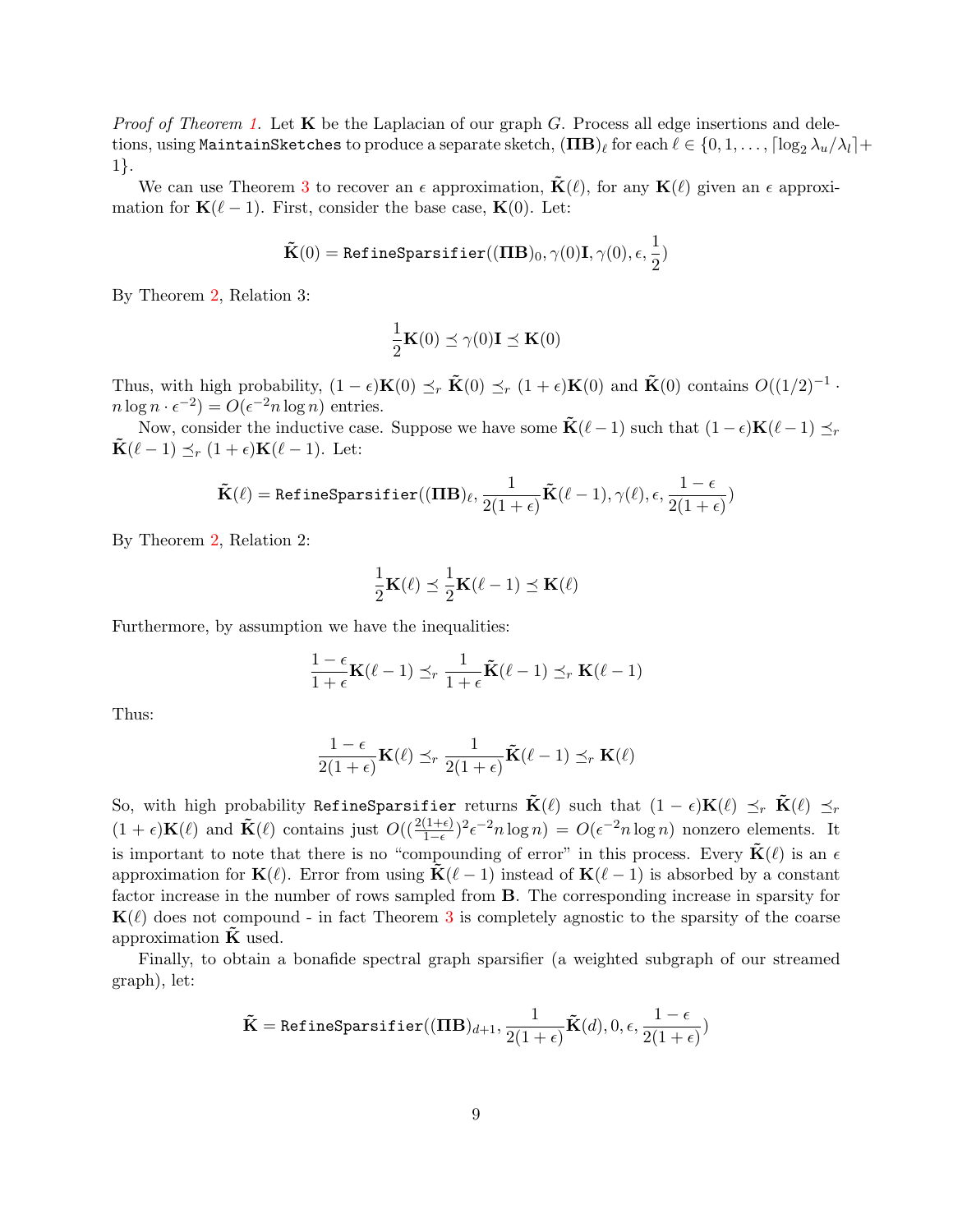As in the inductive case,

$$
\frac{1-\epsilon}{2(1+\epsilon)}\mathbf{K} \preceq_r \frac{1}{2(1+\epsilon)}\tilde{\mathbf{K}}(d) \preceq_r \mathbf{K}
$$

Thus, it follows that, with high probability,  $\tilde{\mathbf{K}}$  has sparsity  $O(\epsilon^{-2} n \log n)$  and  $(1 - \epsilon)\mathbf{K} \preceq_r \tilde{\mathbf{K}} \preceq_r \epsilon$  $(1 + \epsilon)$ K. Since we set  $\gamma$  to 0 for this final step,  $\tilde{K}$  simply equals  $\tilde{B}^{\top} \tilde{B}$  for some  $\tilde{B}$  that contains reweighted rows of **B**. Any vector in the kernel of **B** is in the kernel of  $\mathbf{\tilde{B}}$ , and thus any vector in the kernel of **K** is in the kernel of  $\tilde{\mathbf{K}}$ . Thus, we can strengthen our approximation to:

$$
(1 - \epsilon)\mathbf{K} \preceq \tilde{\mathbf{K}} \preceq (1 + \epsilon)\mathbf{K}
$$

We conclude that  $\tilde{K}$  is the Laplacian of some graph H containing  $O(\epsilon^{-2} n \log n)$  rescaled edges of G and approximating G spectrally to precision  $\epsilon$ . Finally, note that we only required  $d+1=$  $O(\log n)$  recovery steps, each running in  $O(n^2 \text{polylog}(n))$  time. Thus, the complete recovery time is  $O(n^2 \text{polylog}(n))$ .  $\Box$ 

### <span id="page-10-0"></span>5 Streaming Row Sampling

In this section, we develop the sparsifier refinement subroutine required for the proof of Theorem [1](#page-2-0) in Section [4.](#page-8-0)

Proof of Theorem [3.](#page-8-2) Outside of the streaming model, given full access to **B** rather than just a sketch  $\Pi$ B it is easy to implement RefineSparsifier via leverage score sampling. Letting  $oplus$ denote appending the rows of one matrix to another, we can define  $\mathbf{B}_{\gamma} = \mathbf{B} \oplus \sqrt{\gamma(\ell)} \cdot \mathbf{I}$ , so  $\mathbf{K} = \mathbf{B}^{\top} \mathbf{B} + \gamma \mathbf{I} = \mathbf{B}_{\gamma}^{\top} \mathbf{B}_{\gamma}$ . Since  $\tau_i = \mathbf{b}_i^{\top} \mathbf{K}^+ \mathbf{b}_i$  and  $c\mathbf{K} \preceq_r \tilde{\mathbf{K}} \preceq_r \mathbf{K}$ , for any row of  $\mathbf{B}_{\gamma}$  we have

$$
\tau_i \leq \mathbf{b}_i^\top \tilde{\mathbf{K}}^+ \mathbf{b}_i \leq \frac{1}{c} \tau_i.
$$

Let  $\tilde{\tau}_i = \mathbf{b}_i^{\top} \tilde{\mathbf{K}}^+ \mathbf{b}_i$  be the leverage score of  $\mathbf{b}_i$  approximated using  $\tilde{\mathbf{K}}$ . Let  $\tilde{\boldsymbol{\tau}}$  be the vector of approximate leverage scores, with the leverage scores of the n rows corresponding to  $\sqrt{\gamma(\ell)} \cdot \mathbf{I}$ rounded up to 1. This will include the rows of the identity with probability 1 in each independent sampling. While not strictly necessary, doing so simplifies our analysis in the streaming setting. Using this  $\tilde{\tau}$  in Lemma [1,](#page-5-1) we can obtain  $\tilde{\mathbf{K}}_{\epsilon} \approx_{\epsilon} \mathbf{K}$  with high probability. Since  $\|\tilde{\tau}\|_1 \leq \frac{1}{c} \|\tau\|_1 + n \leq$ Come this T in Benning 1, we can obtain  $\mathbf{R}_{\epsilon} \sim_{\epsilon} \mathbf{R}$  when high probability. Since  $||T||_1 \geq \frac{1}{c}$ <br> $\frac{1}{2}$ , rank( $\mathbf{R}$ ) +  $n < \frac{n+1}{2}$  we can write  $\tilde{\mathbf{K}} = \tilde{\mathbf{R}}^T \tilde{\mathbf{R}} + \alpha \mathbf{I}$  where  $\tilde{\mathbf{$  $\frac{1}{c}$ ·rank(**B**)+ $n \leq \frac{n+1}{c}$  $\frac{+1}{c}$ , we can write  $\tilde{\mathbf{K}}_{\epsilon} = \tilde{\mathbf{B}}_{\epsilon}^{\top} \tilde{\mathbf{B}}_{\epsilon} + \gamma \mathbf{I}$ , where  $\tilde{\mathbf{B}}_{\epsilon}$  contains  $O(\epsilon^{-2} c^{-1} n \log n)$  reweighted rows of B with high probability.

The challenge in the semi-streaming setting is actually performing the independent edge sampling given only a sketch of B. The general idea is explained in our overview Section [3,](#page-5-0) with detailed pseudocode included below. We show that each required computation is possible in the dynamic semi-streaming model, and then prove the correctness of the sampling procedure.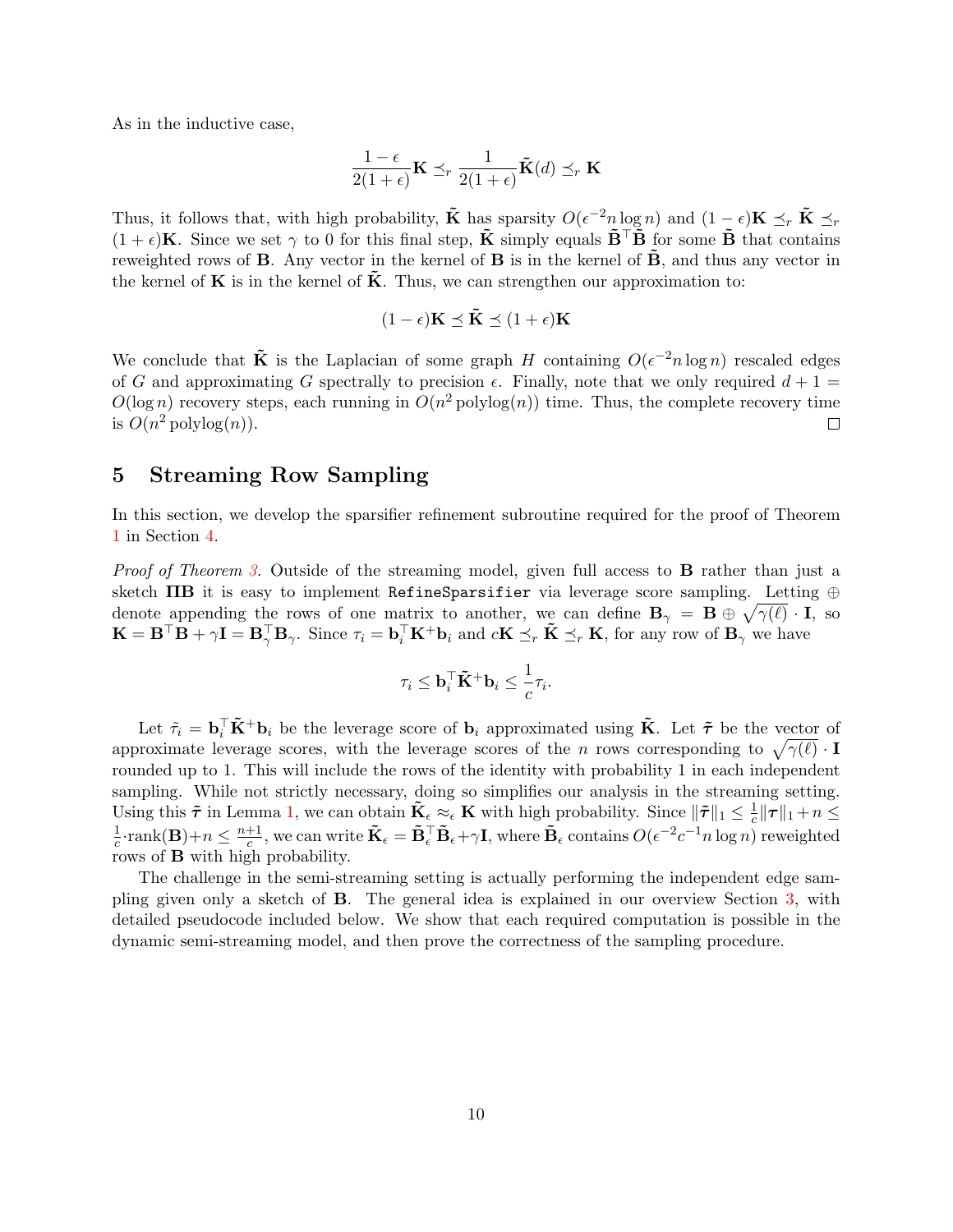### Streaming Sparsifier Refinement

#### MaintainSketches $(\mathbf{B}, \epsilon)$ :

- 1. For  $j \in 1, 2, ... c_0 \frac{1}{\epsilon^2}$  $\frac{1}{\epsilon^2} \log n$ 
	- (a) For  $s \in \{1, \ldots O(\log n)\}\$ let  $h_s : E \to \{0, 1\}$  be a uniform hash function. Let  $\mathbf{B}_s$  be **B** with all rows except those with  $\prod_{j\leq s} h_j(e) = 0$  zeroed out. So  $\mathbf{B}_s$  is **B** with rows sampled independently at rate  $\frac{1}{2^s}$ . **B**<sub>0</sub> is simply **B**.
	- (b) Maintain  $O(\log n)$  sketchs  $\Pi_0 \mathbf{B}_0, \Pi_1 \mathbf{B}_1, ..., \Pi_{O(\log n)} \mathbf{B}_{O(\log n)}$  where  ${\{\mathbf\Pi}_0, \mathbf\Pi_1, \dots, \mathbf{\Pi}_{O(\log n)}\}$  are drawn from the distribution from Lemma [2](#page-5-2) with  $\eta = \frac{1}{4c_1 \log n}$  $\frac{1}{4c_1 \log n}$ .

### RefineSparsifier( $\Pi$ B,  $\tilde{\mathbf{K}}$ ,  $\gamma$ ,  $\epsilon$ ,  $c$ ):

- 1. For  $j \in 1, 2, ... c_0 \frac{1}{\epsilon^2}$  $\frac{1}{\epsilon^2} \log n$ 
	- (a) Compute  $\Pi_s \mathbf{B}_s \tilde{\mathbf{K}}^+$  for each  $s \in \{0, 1, 2, ... O(\log n)\}.$
	- (b) For each possible edge e:
		- i. Compute  $\tilde{\tau}_e = \mathbf{b}_e^\top \tilde{\mathbf{K}}^+ \mathbf{b}_e$ . Choose s such that  $\min\{1, \tilde{\tau}_e\} \leq \frac{1}{2^s} \leq 2 \cdot \min\{1, \tilde{\tau}_e\}.$
		- ii. Compute the vector  $\Pi_s \mathbf{x}_e = \Pi_s \mathbf{B}_s \tilde{\mathbf{K}}^+ \mathbf{b}_e$ , and perform the heavy hitters algo-rithm of Lemma [2,](#page-5-2) recovering with high probability elements with  $a \geq \frac{1}{c_1 \log n}$  $\overline{c_1 \log n}$ fraction of the  $\ell_2$  weight of  $\mathbf{x}_e$ , and throwing out any recovered elements with a  $\langle \frac{1}{2c_1 \log n} \rangle$  $\frac{1}{2c_1 \log n}$  fraction of the weight.

iii. If 
$$
\mathbf{x}_e(e)
$$
 is recovered set  $\mathbf{W}_j(e,e) = 2^s$ 

2. Set  $\bar{\mathbf{W}} = \frac{1}{c_0 \epsilon^{-2} \log n} \sum_j \mathbf{W}_j$  and output  $\tilde{\mathbf{K}}_{\epsilon} = \mathbf{B}^{\top} \bar{\mathbf{W}} \mathbf{B} + \gamma \mathbf{I}$ .

#### Implementation Details in the Semi-Streaming Model.

Note that the iterations of main loop of MaintainSketches can be done simultaneously in a single pass over the data stream. The sketches  $\Pi_0B_0,\ldots,\Pi_{O(\log n)}B_{O(\log n)}$  can be stacked and the entire  $O(n \text{ polylog}(n))$  sized compression is output as  $\Pi$ B.

MaintainSketches requires  $O(n \text{ polylog}(n))$  space in total, and can be implemented in the dynamic streaming model. When an edge insertion comes in, use  $\{h_s\}$  to compute which  $\mathbf{B}_s$ 's should contain the inserted edge, and update the corresponding sketches. An edge deletion can be performed simply by updating the sketches to reflect adding  $-\mathbf{b}_e$  to  $\mathbf{B}_s$ .

Step 1(a) of RefineSparsifier can also be implemented in  $O(n \text{ polylog } n)$  space. Since K has  $O(n \text{ polylog } n)$  nonzeros and since each  $\Pi_s \mathbf{B}_s$  has  $O(\text{polylog } n)$  rows, this step simply requires solving  $O(polylog n)$  linear systems on  $\tilde{\mathbf{K}}$ , which can be performed in  $O(n polylog n)$  time by using a nearly linear time SDD system solver [\[KMP11\]](#page-21-9). From this time bound we immediately know that this computation can be performed in  $O(n \text{ polylog } n)$  space.

In step 1(b)i. it is always possible to choose an appropriate s with  $\min\{1, \tilde{\tau}_e\} \leq \frac{1}{2^s} \leq 2$ .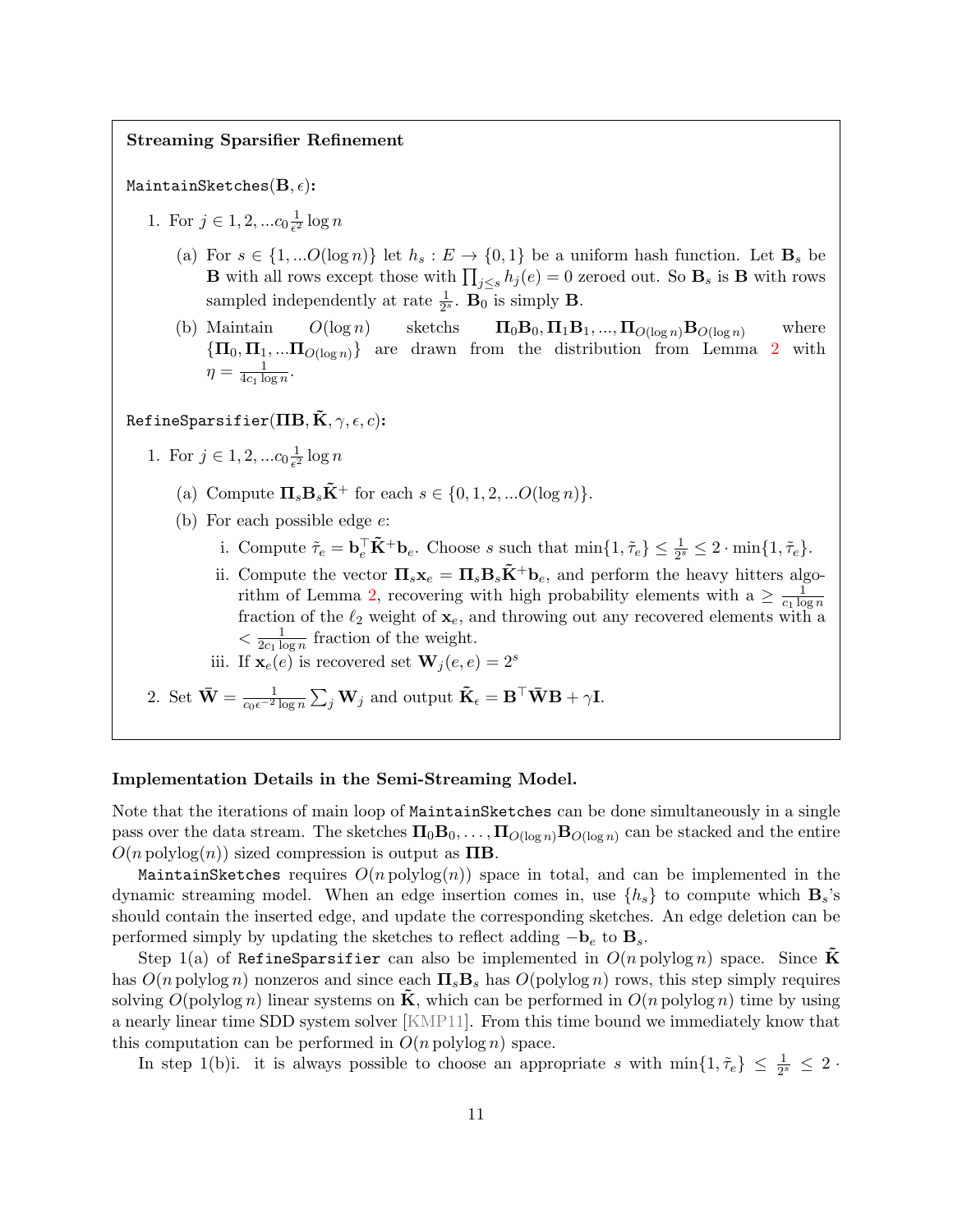$\min\{1,\tilde{\tau}_e\}.$   $\lambda_{max}(\mathbf{K}) \leq n + \gamma = O(\text{poly}(n)).$  So  $\lambda_{min}(\tilde{\mathbf{K}}^+) = \Omega(\text{poly}(n))$  so  $\tilde{\tau}_e = \Omega(\text{poly}(n))$  for all e. So such an s always can be found if we have  $O(\log n)$  samplings of **B**.

Finally, with high probability, when running Step 1(b) for each edge, in total we only ever recover  $O(n \log n)$  edges and so can store them in small space.

#### **Correctness**

We need to show that, with high probability, in each round of sampling, this algorithm independently samples each row of **B** with probability  $\hat{\tau}_e$  where  $\min\{1, \tilde{\tau}_e\} \leq \hat{\tau}_e \leq 2 \cdot \min\{1, \tilde{\tau}_e\}$ . Given this fact, since the algorithm samples the n rows of  $\sqrt{\gamma} \cdot \mathbf{I}$  with probability 1, and since  $\tau_e \le \min\{1, \tilde{\tau}_e\} \le$ 1  $\frac{1}{c}\tau_e$  for all e, by Lemma [1,](#page-5-1) with high probability,  $\tilde{\mathbf{K}}_{\epsilon} \approx_{\epsilon} \mathbf{K}$  and  $\tilde{\mathbf{K}}_{\epsilon} = \mathbf{B}\bar{\mathbf{W}}\mathbf{B} + \gamma \mathbf{I} = \tilde{\mathbf{B}}_{\epsilon}^{\top} \tilde{\mathbf{B}}_{\epsilon} + \gamma \mathbf{I}$ , where  $\tilde{\mathbf{B}}_{\epsilon}$  contains  $O(\epsilon^{-2}c^{-1}n\log n)$  reweighted rows of **B**.

In the above algorithm, an edge is only included in  $\mathbf{K}_{\epsilon}$  if it is included in the sampled matrix  $\mathbf{B}_{s(e)}$  where

$$
\min\{1,\tilde{\tau}_e\}\leq \frac{1}{2^{s(e)}}\leq 2\cdot \min\{1,\tilde{\tau}_e\}
$$

The probability of  $\mathbf{b}_e$  being included in  $\mathbf{B}_{s(e)}$  is simply  $1/2^{s(e)}$ , and sampling is done independently using uniform random hash functions. So, as long as we can show that with high probability, all  $\mathbf{b}_e$  are recovered by the sparse recovery procedure if included in their respective  $\mathbf{B}_{s(e)}$ , then we are done.

Let  $\mathbf{x}_e = \mathbf{B}\tilde{\mathbf{K}}^+\mathbf{b}_e$  and  $\mathbf{x}_e^{s(e)} = \mathbf{B}_{s(e)}\tilde{\mathbf{K}}^+\mathbf{b}_e$ . If e is not an edge in the original graph or  $\mathbf{b}_e$  is not included in  $\mathbf{B}_{s(e)}$  then  $\mathbf{x}_{e}^{s(e)}(e) = 0$ , so if index e is recovered, it will be discarded. We need to argue that, if  $\mathbf{b}_e$  is in fact included in  $\mathbf{B}_{s(e)}$ , with high probability,  $\|\mathbf{x}_e^{s(e)}\|^2$  is not too large, so we are able to identify  $\mathbf{x}_e^{s(e)}(e)$ . We have:

<span id="page-12-1"></span>
$$
\mathbf{x}_e^{s(e)}(e) = \mathbf{x}_e(e) = \mathbf{1}_e \mathbf{B} \tilde{\mathbf{K}}^+ \mathbf{b}_e = \mathbf{b}_e^\top \tilde{\mathbf{K}}^+ \mathbf{b}_e = \tilde{\tau}_e \tag{1}
$$

Further, we can compute:

$$
\|\mathbf{x}_{e}\|^{2} = \mathbf{b}_{e}^{\top} \tilde{\mathbf{K}}^{+} \mathbf{B}^{\top} \mathbf{B} \tilde{\mathbf{K}}^{+} \mathbf{b}_{e}
$$
  
\n
$$
\leq \mathbf{b}_{e}^{\top} \tilde{\mathbf{K}}^{+} \mathbf{B}_{\gamma}^{\top} \mathbf{B}_{\gamma} \tilde{\mathbf{K}}^{+} \mathbf{b}_{e}
$$
  
\n
$$
\leq \frac{1}{c} \cdot \mathbf{b}_{e}^{\top} \tilde{\mathbf{K}}^{+} \mathbf{b}_{e}
$$
  
\n(Since  $\mathbf{B}^{\top} \mathbf{B} \preceq \mathbf{B}_{\gamma}^{\top} \mathbf{B}_{\gamma}$ )  
\n(Since  $c (\mathbf{B}_{\gamma}^{\top} \mathbf{B}_{\gamma}) \preceq \tilde{\mathbf{K}}$ )  
\n
$$
\leq \frac{1}{c} \tilde{\tau}_{e}
$$

For any edge  $e' \neq e$  we define:

$$
\tilde{\tau}_{e',e} \stackrel{\text{def}}{=} \mathbf{x}_e^{s(e)}(e') = \mathbf{1}_{e'}\mathbf{B}\tilde{\mathbf{K}}^+\mathbf{b}_e = \mathbf{b}_{e'}^\top \tilde{\mathbf{K}}^+ \mathbf{b}_e
$$

### <span id="page-12-0"></span>Lemma 3.  $\tilde{\tau}_{e',e} \leq \tilde{\tau}_e$

*Proof.* Consider  $\tilde{\mathbf{v}}_e = \tilde{\mathbf{K}}^+ \mathbf{b}_e$ . When  $\mathbf{K}^+$  is a graph Laplacian  $\tilde{\mathbf{v}}_e$  can be interpreted as the approximate voltages induced over each vertex when we treat our edges as resistors and route one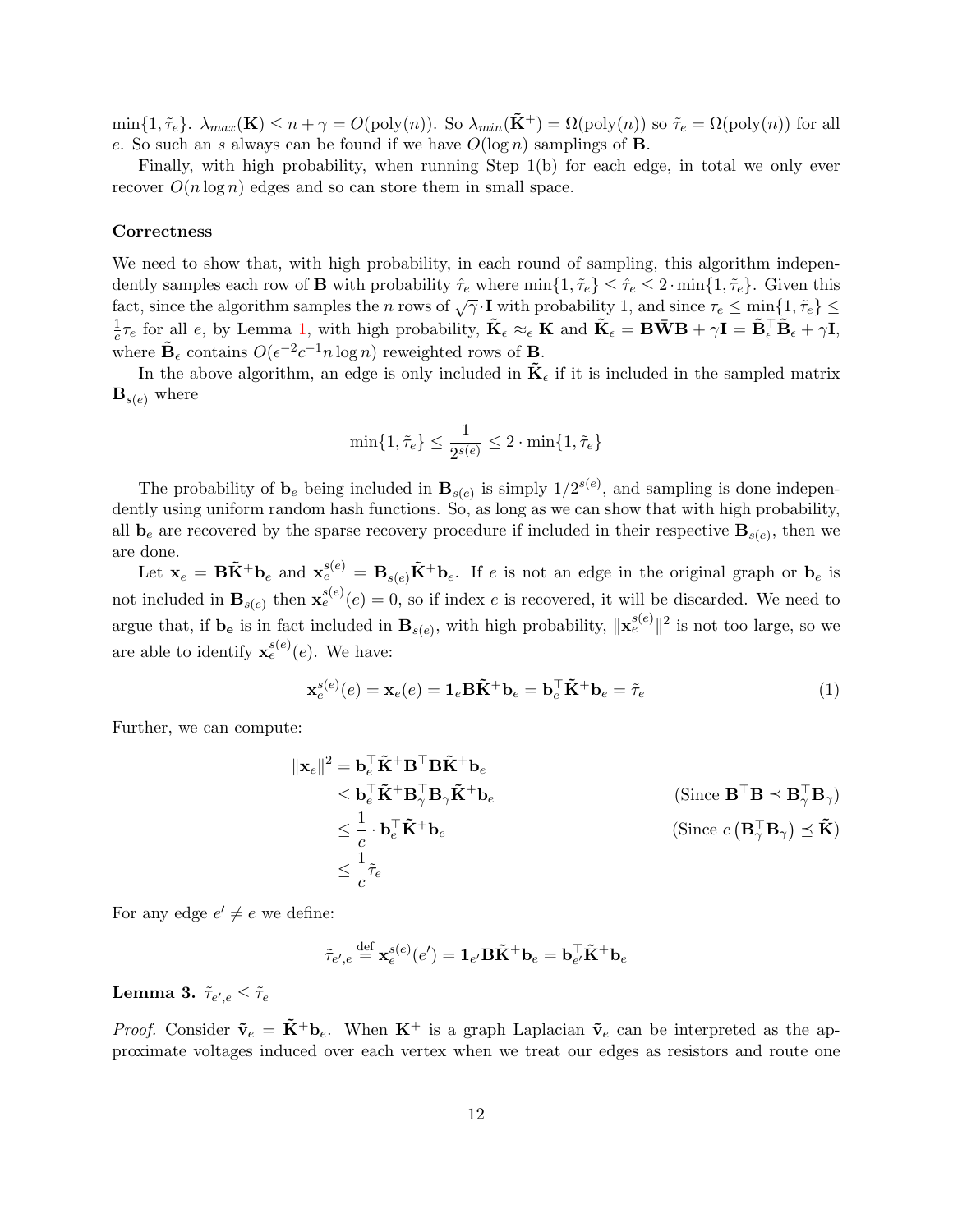unit of current between the endpoints of e. Letting  $e = (u_1, u_2)$  and  $e' = (u'_1, u'_2)$ , if we have  $|\tilde{\mathbf{v}}_e(u_1') - \tilde{\mathbf{v}}_e(u_2)'| \leq |\tilde{\mathbf{v}}_e(u_1) - \tilde{\mathbf{v}}_e(u_2)|$  then:

$$
\mathbf{b}_{e'}^\top \tilde{\mathbf{v}}_e = \mathbf{b}_{e'}^\top \tilde{\mathbf{K}}^+ \mathbf{b}_e \le \mathbf{b}_e^\top \tilde{\mathbf{K}}^+ \mathbf{b}_e = \mathbf{b}_e^\top \tilde{\mathbf{v}}_e
$$

So:

 $\tilde{\tau}_{e',e} \leq \tilde{\tau}_e$ 

Now,  $\tilde{\mathbf{K}}$  is a weighted graph Laplacian added to a weighted identity matrix. So it is full rank and diagonally dominant. So  $\tilde{\mathbf{K}} \tilde{\mathbf{v}}_e = \tilde{\mathbf{K}} \tilde{\mathbf{K}}^+ \mathbf{b}_e = \mathbf{b}_e$ 

Since  $\tilde{\mathbf{K}}$  is diagonally dominant and since  $\mathbf{b}_e$  is zero everywhere except at  $\mathbf{b}_e(u_1) = 1$  and  $\mathbf{b}_e(u_2) = -1$ , it must be that  $\tilde{\mathbf{v}}_e(u_1)$  is the maximum value of  $\tilde{\mathbf{v}}_e$  and  $\tilde{\mathbf{v}}_e(u_2)$  is the minimum value. So  $|\tilde{\mathbf{v}}_e(u_1') - \tilde{\mathbf{v}}_e(u_2)'| \leq |\tilde{\mathbf{v}}_e(u_1) - \tilde{\mathbf{v}}_e(u_2)|$  and  $\tilde{\tau}_{e',e} \leq \tilde{\tau}_e$ .

Now we upper bound the probability that in step (b)ii of RefineSparsifier we can't recover edge e from  $\mathbf{B}_{s(e)}$  given that it is included in the sample.

$$
\mathbb{P}\left(\frac{\mathbf{x}_{e}^{s(e)}(e)^{2}}{\|\mathbf{x}_{e}^{s(e)}\|^{2}} < \frac{1}{c_{1} \cdot \log n}\middle| e \in \mathbf{B}_{s(e)}\right) = \mathbb{P}\left(\|\mathbf{x}_{e}^{s(e)}\|^{2} > c_{1} \log n \cdot \tilde{\tau}_{e}^{2}\right)
$$
\n
$$
= \mathbb{P}\left(\|\frac{1}{\tilde{\tau}_{e}}\mathbf{x}_{e}^{s(e)}\|^{2} > c_{1} \log n\right)
$$

Note that the vector  $\frac{1}{\tilde{\tau}_e} \mathbf{x}_e^{s(e)}$  has all entries (and thus all squared entries) in [0, 1] (by Lemma [3\)](#page-12-0) so we can apply a Chernoff bound to show concentration for its norm. Specifically, we will use a common multiplicative bound [\[BG11\]](#page-21-10):

$$
\mathbb{P}(X > (1+\delta)\mathbb{E}X) < e^{-\frac{\delta^2}{2+\delta}\mathbb{E}X} \tag{2}
$$

Recall that

$$
\mathbb{E}\left\|\frac{1}{\tilde{\tau}_e}\mathbf{x}_e^{s(e)}\right\|^2 = \frac{1}{2^{s(e)}} \cdot \frac{\tilde{\tau}_e}{c} \cdot \frac{1}{\tilde{\tau}_e^2} \le \frac{2}{c} = \Theta(1)
$$
\n(3)

which gives

$$
\mathbb{P}\left(\|\frac{1}{\tilde{\tau}_e}\mathbf{x}_e^{s(e)}\|^2 > c_1\log n\right) \leq \mathbb{P}\left(\|\frac{1}{\tilde{\tau}_e}\mathbf{x}_e^{s(e)}\|^2 > \frac{c_1c\log n}{2}\, \mathbb{E}\,\|\frac{1}{\tilde{\tau}_e}\mathbf{x}_e^{s(e)}\|^2 \right) = O(n^{-\Theta(1)})
$$

since  $\delta = \Theta(\log n)$ .

Recall that c is the constant determined by our input coarse sparsifier and  $c_1$  can be chosen by implementing our sparse recovery routine with a different parameter. If we set  $c_1$  large enough, as long as edge e is included in  $\mathbf{B}_{s(e)}$ , it is recovered with high probability. This guarantee holds for all  $\binom{n}{2}$  $n<sub>2</sub>$ ) possible edges with high probability by a union bound. So with high probability, our sampling process is exactly equivalent to independently sampling each edge with probability  $\frac{1}{2^{s(e)}}$ where  $\min\{1,\tilde{\tau}_e\} \leq \frac{1}{2^{s(e)}} \leq 2 \cdot \min\{1,\tilde{\tau}_e\}$ . So our algorithm returns the desired  $\tilde{\mathbf{K}}_{\epsilon}$  with high probability.

 $\Box$ 

 $\Box$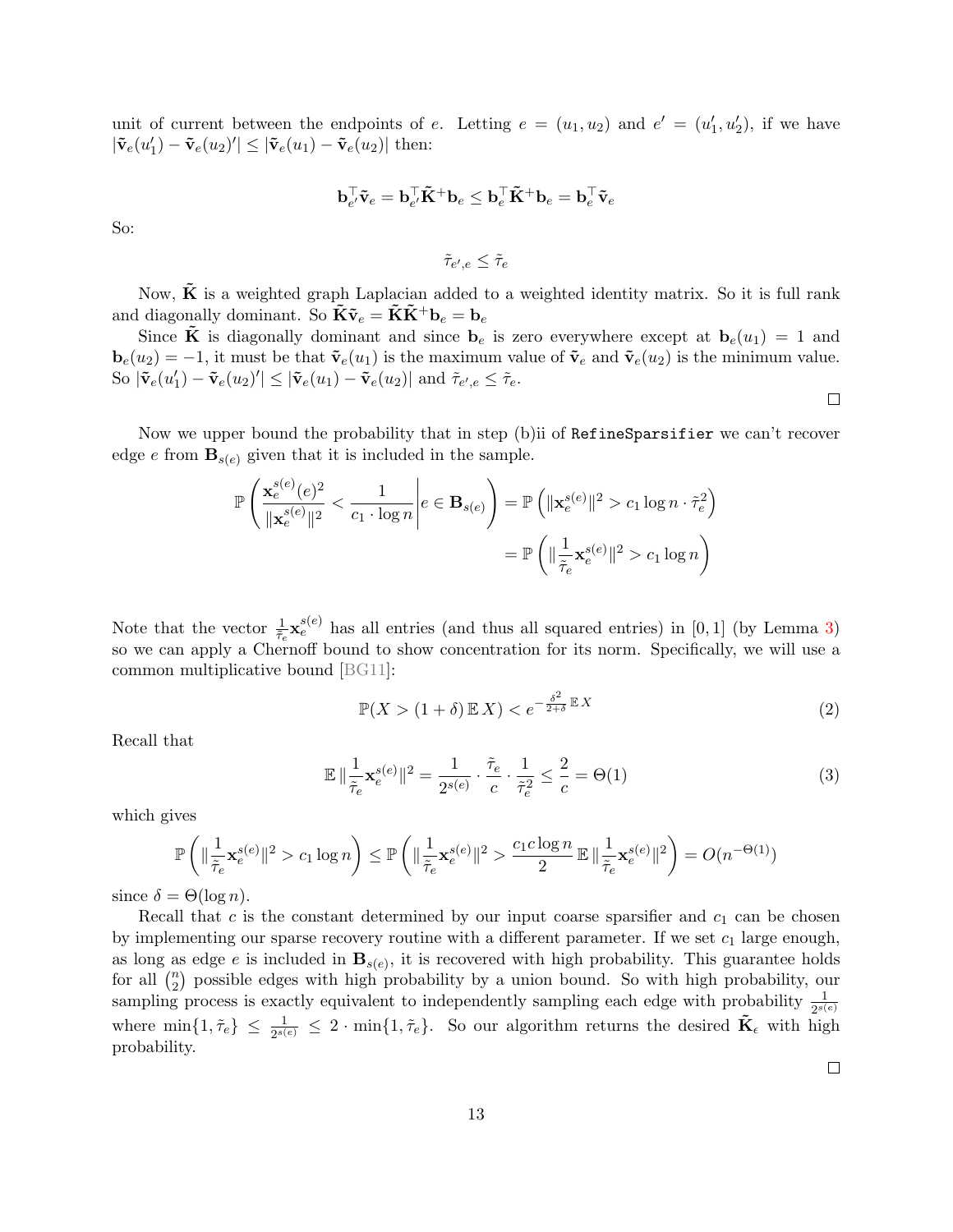### <span id="page-14-0"></span>6 Sparsification of Weighted Graphs

We can use a standard technique to extend our result to streams of weighted graphs in which an edge's weight is specified at deletion, matching what is known for cut sparsifiers in the dynamic streaming model [\[AGM12b,](#page-21-4) [GKP12\]](#page-21-7). Assume that all edge weights and the desired approximation factor  $\epsilon$  are polynomial in n, then we can consider the binary representation of each edge's weight, out to  $O(\log n)$  bits. For each bit of precision, we maintain a separate unweighted graph  $G_0, G_1, ... G_{O(\log n)}$ . We add each edge to the graphs corresponding to bits with value one in its binary representation. When an edge is deleted, its weight is specified, so we can delete it from these same graphs. We have that:  $G = \sum_i 2^i \cdot G_i$ , so given a  $(1 \pm \epsilon)$  sparsifier  $\tilde{\mathbf{K}}_i$  for each  $\mathbf{K}_i$  we have:

$$
(1 - \epsilon) \sum_{i} 2^{i} \cdot \mathbf{K}_{i} \preceq \sum_{i} 2^{i} \cdot \tilde{\mathbf{K}}_{i} \preceq (1 + \epsilon) \sum_{i} 2^{i} \cdot \mathbf{K}_{i}
$$

$$
(1 - \epsilon) \mathbf{K} \preceq \sum_{i} 2^{i} \cdot \tilde{\mathbf{K}}_{i} \preceq (1 + \epsilon) \mathbf{K}
$$

So  $\sum_i 2^i \cdot \tilde{\mathbf{K}}_i$  is a spectral sparsifier for **K**, the Laplacian of the weighted graph G.

### <span id="page-14-1"></span>7 Sparsification of Structured Matrices

Here we show that our algorithm can be extended to handle certain general matrices rather than just graph Laplacians. There were only three places in our analysis where we used that B was not an arbitrary matrix. First, we needed that  $\mathbf{B} = \mathbf{S}\mathbf{B}_n$ , where  $\mathbf{B}_n$  is the vertex edge incidence matrix of the unweighted complete graph on  $n$  vertices. In other words, we assumed that we had some dictionary matrix  $B_n$  whose rows encompass every possible row that could arrive in the data stream. In addition to this dictionary assumption, we needed B to be sparse and to have a bounded condition number in order to achieve our small space results. These conditions allow our compression to avoid an  $\Omega(n^2 \text{polylog}(n))$  lower bound for approximately solving regression on general  $\mathbb{R}^{m \times n}$  matrices in the streaming model [\[CW09\]](#page-21-11).

As such, to handle the general 'structured matrix' case, we assume that we have some dictionary  $\mathcal{A} \in \mathbb{R}^{m \times n}$  containing rows  $a_i \in \mathbb{R}^n$  for each  $i \in [m]$ . We assume that  $m = O(\text{poly}(n))$ . In the dynamic streaming model we receive insertions and deletions of rows from  $A$  resulting in a matrix  $\mathbf{A} = \mathbf{S} \mathcal{A}$  where  $\mathbf{S} \in \mathbb{R}^{m \times m}$  is a diagonal matrix such that  $\mathbf{S}_{ii} \in \{0,1\}$  for all  $i \in [m]$ . Our goal is to recover an  $O(n \text{ polylog}(m))$  space compression a diagonal matrix **W** with at most  $O(n \log(n))$ nonzero entries such that  $\mathcal{A}^{\top}W^2\mathcal{A} \approx_{\epsilon} \mathcal{A}^T\mathbf{S}^2\mathcal{A} = \mathbf{A}^{\top}\mathbf{A}$ . Formally, we prove the following:

<span id="page-14-2"></span>**Theorem 4** (Streaming Structured Matrix Sparsification). Given a row dictionary  $A \in \mathbb{R}^{m \times n}$ containing all possible rows of the matrix **A**, there exists an algorithm that, for any  $\epsilon > 0$ , processes a stream of row insertions and deletions for  $A$  in a single pass and maintains a set of linear sketches of this input in  $O\left(\frac{1}{\epsilon^2}\right)$  $\frac{1}{\epsilon^2}$ n polylog $(m, \kappa_u)$  space where  $\kappa_u$  is an upper bound on the condition number of  $A^{\top}A$ . From these sketches, it is possible to recover, with high probability, a matrix  $\tilde{A}^{\top}\tilde{A}$  such that  $\tilde{A}$  contains only  $O(\epsilon^{-2} n \log n)$  reweighted rows of  $A$  and  $\tilde{A}^T \tilde{A}$  is a  $(1 \pm \epsilon)$  spectral sparsifier of  ${\bf A}^T{\bf A}$ . The algorithm recovers  $\tilde{A}$  in poly $(m, \epsilon, n, \log \kappa_u)$  time.

Note that, when  $\mathbf{A}, \kappa_u = o( \text{poly}(n)),$  the sketch space is  $O\left(\frac{1}{\epsilon^2}\right)$  $\frac{1}{\epsilon^2} n$  polylog $(n)$ ). To prove Theorem [4,](#page-14-2) we need to introduce a more complicated sampling procedure than what was used for the graph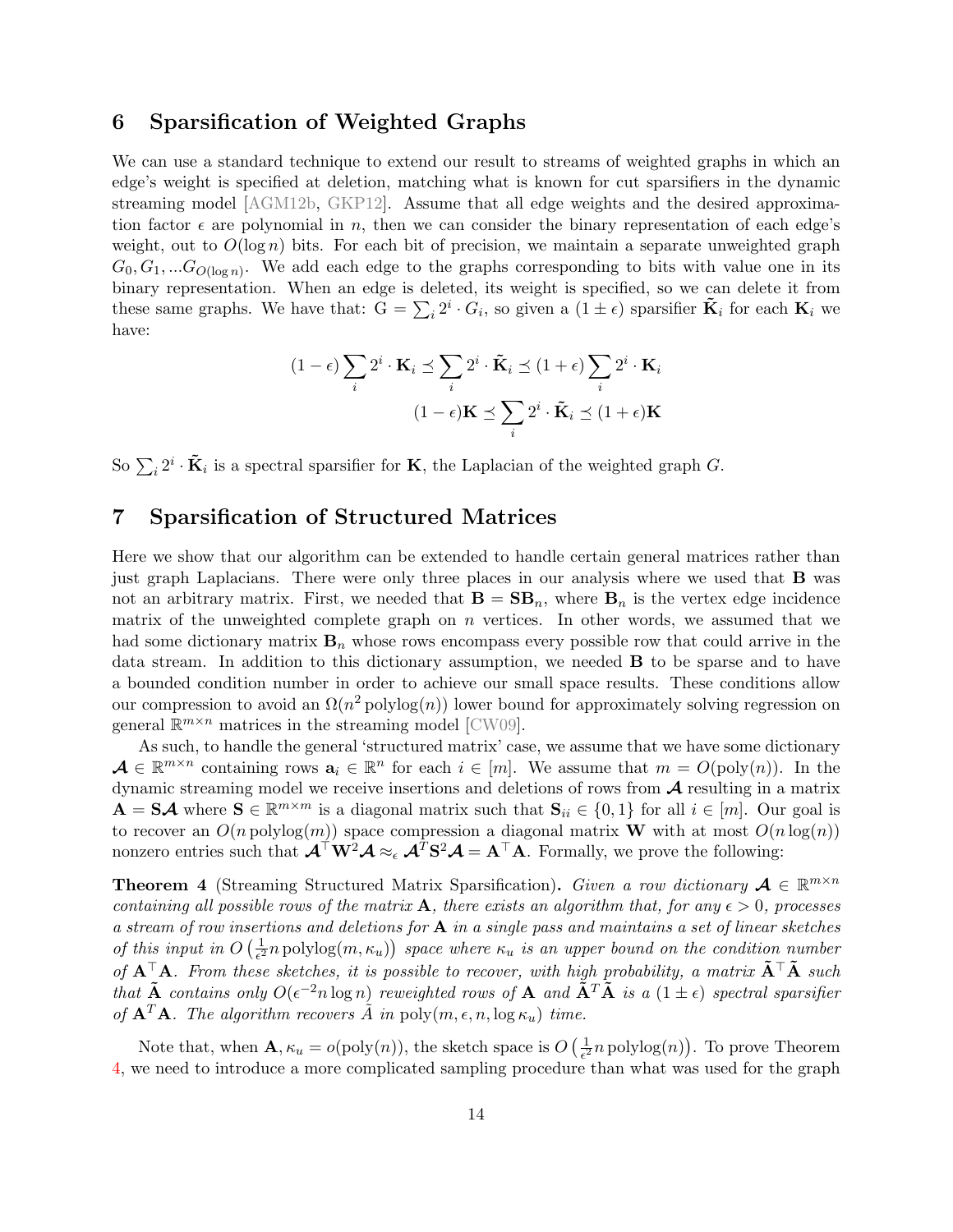case. In Lemma [3,](#page-12-0) for the correctness proof of RefineSparsifier in Section [5,](#page-10-0) we relied on the structure of our graph Laplacian and vertex edge incidence matrix to show that  $\tilde{\tau}_{e',e} \leq \tilde{\tau}_{e}$ . This allowed us to show that the norm of a sampled  $\mathbf{x}_{e}^{s(e)}$  concentrates around its mean. Thus, we could recover edge e with high probability if it was in fact included in the sampling  $\mathbf{B}_{s(e)}$ . Unfortunately, when processing general matrices,  $\tilde{\tau}_e$  is not necessarily the largest element  $\mathbf{x}_e^{s(e)}$  and the concentration argument falls apart.

We overcome this problem by modifying our algorithm to compute more sketches. Rather than computing a single  $\mathbf{\Pi} \mathbf{A}_s$ , for every sampling rate  $1/2^s$ , we compute  $O(\log n)$  sketches of different samplings of  $\bf{A}$  at rate  $1/2^s$ . Each sampling is fully independent from the *all* others, including those at the same and different rates. This differs from the graph case, where  $\mathbf{B}_{1/2^{s+1}}$  was always a subsampling of  $B_{1/2^{s}}$  (for ease of exposition). Our modified set up lets us show that, with high probability, the norm of  $\mathbf{x_i}^{s(i)}$  is close to its expectation for at least a  $(1 - \epsilon)$  fraction of the independent samplings for rate  $s(i)$ . We can recover row i if it is present in one of the 'good' samplings.

Ultimately, we argue, in a similar manner to [\[KP12\]](#page-22-4), that we can sample rows according to some distribution that is close to the distribution obtained by independently sampling rows according to leverage score. Using this primitive, we can proceed as in the previous sections to prove Theorem [4.](#page-14-2) In Section [7.1,](#page-15-0) we provide the row sampling subroutine and in Section [7.2,](#page-18-0) we show how to use this sampling routine to prove Theorem [4.](#page-14-2)

### <span id="page-15-0"></span>7.1 Generalized Row Sampling

Here we show how to sample rows from  $A$  with probability proportional to their leverage scores in the streaming model.

#### Streaming Row Sampling Algorithm

MaintainMatrixSketches( $A, \epsilon, \kappa_u, \gamma, c$ ):

- 1. Let  $S = O(\log \kappa_u)$ ,  $T = O(\log m)$  and for all  $s \in [S]$  and  $t \in [T]$  let  $\mathbf{F}_s^{(t)} \in \mathbb{R}^{m \times m}$ be a diagonal matrix such that  $[\mathbf{F}_s^{(t)}]_{ii} = 1$  independently with probability  $\frac{1}{2^s}$  and is 0 otherwise.[2](#page-16-0)
- 2. For all  $s \in [S]$  and  $t \in [T]$  maintain sketch  $\mathbf{\Pi}_s^{(t)} \mathbf{F}_s^{(t)} \mathbf{A}$  where each  $\mathbf{\Pi}_s^{(t)}$  is drawn indepen-dently from the distribution in Lemma [2](#page-5-2) with  $\eta = \frac{1}{40}$  $\frac{1}{4C}$  and  $C = O(c^{-1} \epsilon^{-1} \log m)$ .
- 3. Add the rows of  $\gamma I$ , sampled appropriately, to the sketches

### RowSampleMatrix( $\Pi$ **A**, **K**,  $\epsilon$ , *c*):

- 1. For all  $s \in [S]$  and  $t \in [T]$  let  $\mathbf{x}_s^{(t)} = \mathbf{F}_s^{(t)} \mathbf{A} \tilde{\mathbf{K}}^+$  and compute  $\mathbf{\Pi}_s^{(t)} \mathbf{x}_s^{(t)}$ .
- 2. For every  $i \in [m]$ :
	- (a) Compute  $\tilde{\tau}_i = \mathbf{a}_i^\top \tilde{\mathbf{K}}^+ \mathbf{a}_i$  and  $s_i$  such that  $\min\{1, \tilde{\tau}_i\} \leq \frac{1}{2^{s_i}} < 2 \min\{1, \tilde{\tau}_i\}.$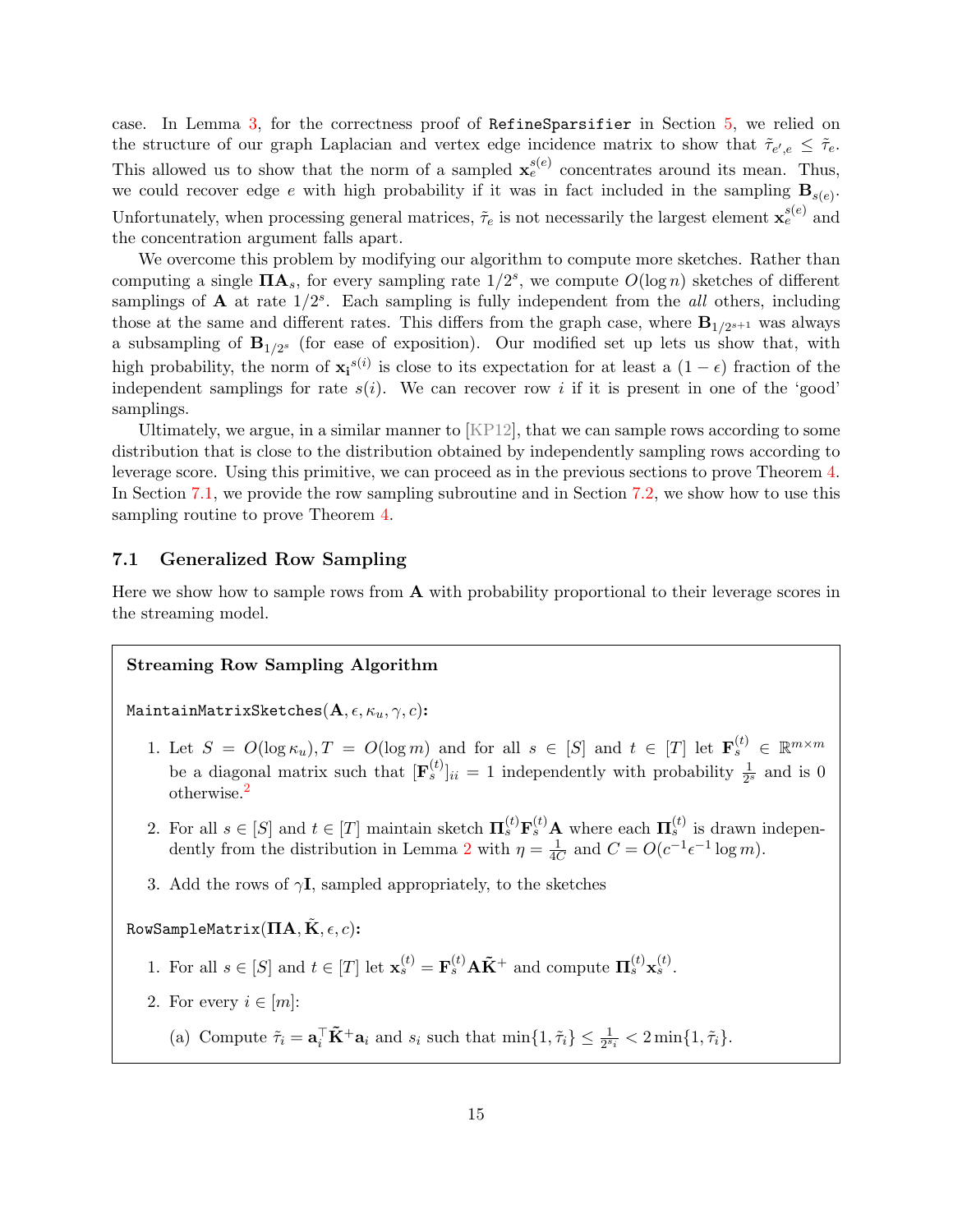- (b) Pick  $t_i \in [T]$  uniformly at random and use Lemma [2](#page-5-2) to check if  $\mathbf{x}_{s_i}^{(t_i)}(i)^2 \geq C^{-1} \|\mathbf{x}_{s_i}^{(t_i)}\|_2^2$ .
- (c) If i is recovered, add row i to the set of sampled edges with weight  $2^{s_i}$ .

We claim that, with high probability, the set of edges returned by the above algorithm is a random variable that is stochastically dominated by the two random variables obtained by sampling edges independently at rates  $\tilde{\tau}_i$  and  $(1 - \epsilon)\tilde{\tau}_i$ , respectively.

The following property of PSD matrices is used in our proof of correctness:

<span id="page-16-1"></span>**Lemma 4.** For any symmetric PSD matrix  $\mathbf{K} \in \mathbb{R}^{n \times n}$  and indices  $i, j \in [n]$  we have

$$
|\mathbf{K}_{ij}| \leq \frac{1}{2} \left( \mathbf{K}_{ii} + \mathbf{K}_{jj} \right)
$$

*Proof.* Let  $\mathbf{1}_i$  be the vector with a 1 at position i and 0s else where. For all  $i, j \in [n]$  by the fact that  $\bf{K}$  is PSD we have that

$$
(\mathbf{1}_i - \mathbf{1}_j) \mathbf{K} (\mathbf{1}_i - \mathbf{1}_j) \ge 0 \quad \text{and} \quad (\mathbf{1}_i + \mathbf{1}_j) \mathbf{K} (\mathbf{1}_i + \mathbf{1}_j) \ge 0
$$

Expanding, we have that:

$$
-{\bf K}_{ii}-{\bf K}_{jj} \leq 2{\bf K}_{ij} \leq {\bf K}_{ii}+{\bf K}_{jj}
$$

yielding the result.

We can now proceed to prove that our sampling procedure approximates sampling the rows of A by their leverage scores.

<span id="page-16-2"></span>**Lemma 5.** Consider an execution of RowSampleMatrix( $\Pi$ A,  $\tilde{\mathbf{K}}$ ,  $c$ ,  $\epsilon$ ) where

- $c\mathbf{A}^\top \mathbf{A} \prec \tilde{\mathbf{K}} \prec \mathbf{A}^\top \mathbf{A}$  for  $c \in (0, 1]$ , and
- $\epsilon \in (0,1].$

Let D be a random variable for the indices returned by RowSampleMatrix( $\mathbf{\Pi} \mathbf{A}, \tilde{\mathbf{K}}, c, \epsilon$ ). Let  $\mathcal{I} \subseteq [m]$ denote the indices of the nonzero rows of **A** and let  $\mathcal{D}_p$  and  $\mathcal{D}_q$  be random variables for the subset of  $[m]$  obtained by including each  $i \in \mathcal{I}$  independently with probability

$$
p_i = (1 - \epsilon) \frac{1}{2^{s_i}}
$$
 and  $q_i = \frac{1}{2^{s_i}}$ .

With high probability, i.e. except for a  $(1-\frac{1}{m^{O(1)}})$  fraction of the probability space,  $\mathcal D$  is stochastically dominated by  $\mathcal{D}_q$  and  $\mathcal D$  stochastically dominates  $\mathcal{D}_p$  with respect to set inclusion.

*Proof.* By definition,  $\mathcal{D}_p$  and  $\mathcal{D}_q$  are always subsets of  $\mathcal I$  and  $\mathcal D$  is a subset of  $\mathcal I$  with high probability (it is a subset as long as the algorithm of Lemma [2](#page-5-2) succeeds.). Thus it remains to show that, with high probability, for each  $\mathcal{J} \subseteq \mathcal{I}$  we have:

$$
\prod_{i\in\mathcal{J}}p_i=\mathbb{P}[\mathcal{J}\subseteq\mathcal{D}_p]\leq\mathbb{P}[\mathcal{J}\subseteq\mathcal{D}]\leq\mathbb{P}[\mathcal{J}\subseteq\mathcal{D}_q]=\prod_{i\in\mathcal{J}}q_i.
$$

<span id="page-16-0"></span><sup>2</sup>Throughout this section, for  $X \in \mathbb{Z}^+$  we let  $[X] = \{0, 1, 2, ..., X\}$ 

 $\Box$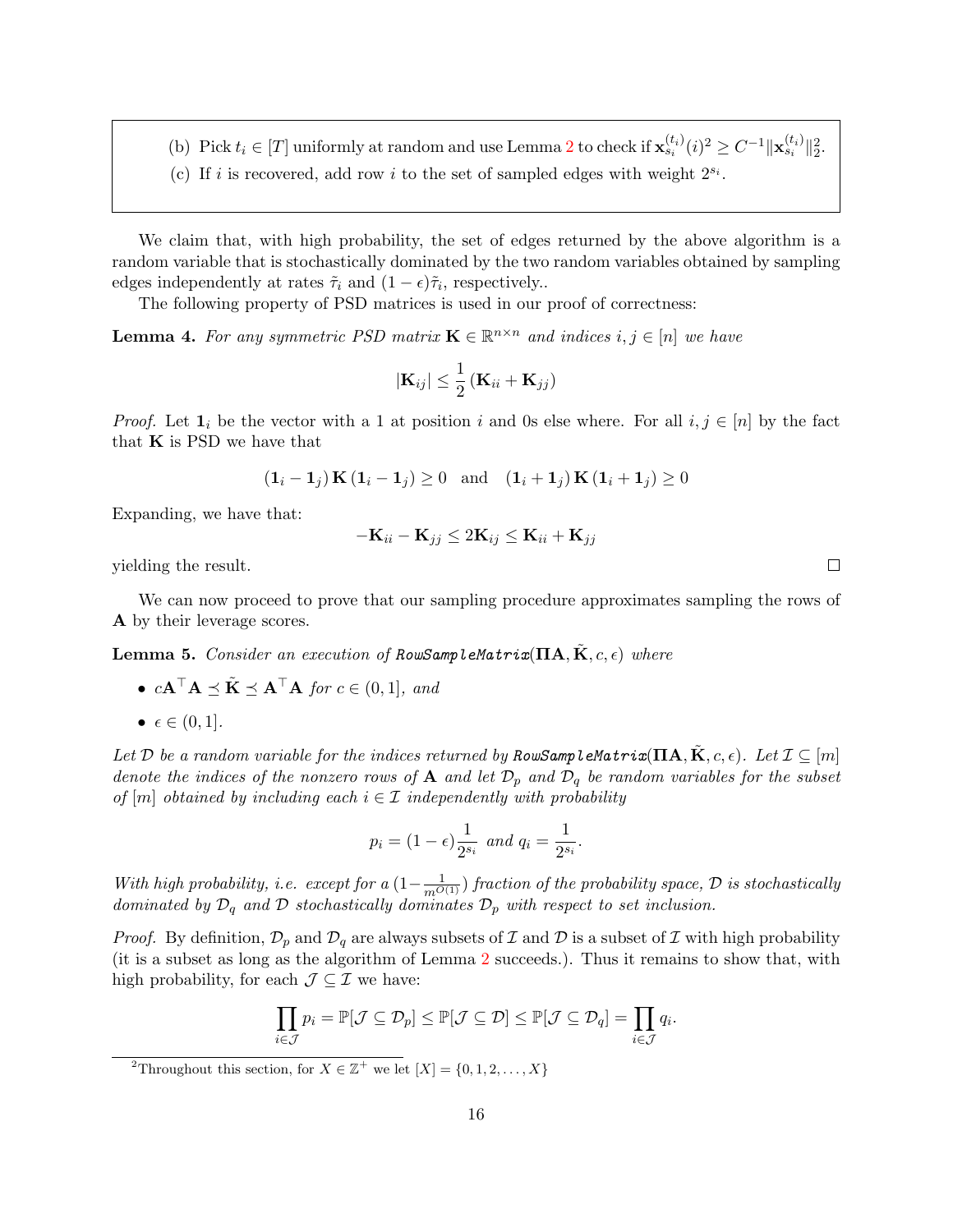Furthermore, by definition, with high probability, RowSampleMatrix outputs  $i \in \mathcal{I}$  if and only if  $\mathbf{x}_{s_i}^{(t_i)}(i)^2 \geq C^{-1} \|\mathbf{x}_{s_i}^{(t_i)}\|_2^2$  and consequently

<span id="page-17-0"></span>
$$
\mathbb{P}[\mathcal{J} \subseteq \mathcal{D}] = \mathbb{P}\left[\forall i \in \mathcal{J} \; : \; \mathbf{x}_{s_i}^{(t_i)}(i)^2 \ge C^{-1} \|\mathbf{x}_{s_i}^{(t_i)}\|_2^2\right].\tag{4}
$$

As shown in Equation [1,](#page-12-1) when proving our graph sampling Lemma, for all  $i \in \mathcal{J}$ ,

$$
\mathbf{x}_{s_i}^{(t_i)}(i) = [\mathbf{F}_{s_i}^{(t_i)}]_{ii} \cdot \tilde{\tau}_i.
$$

Consequently, by the definition of  $[\mathbf{F}_{s_i}^{(t_i)}]_{ii}$  we can rewrite [\(4\)](#page-17-0) as:

<span id="page-17-1"></span>
$$
\mathbb{P}[\mathcal{J} \subseteq \mathcal{D}] = \mathbb{P}\left[\forall i \in \mathcal{J} \; : \; \|\mathbf{x}_{s_i}^{(t_i)}\|_2^2 \leq C \cdot \tilde{\tau}_i^2 \text{ and } [\mathbf{F}_{s_i}^{(t_i)}]_{ii} = 1\right].\tag{5}
$$

From [\(5\)](#page-17-1) and the independence of  $[\mathbf{F}_{s_i}^{(t_i)}]_{ii}$  we obtain the following trivial upper bound on  $\mathbb{P}[\mathcal{J} \subseteq \mathcal{D}],$ 

$$
\mathbb{P}[\mathcal{J} \subseteq \mathcal{D}] \le \mathbb{P}\left[\forall i \in \mathcal{J} \ : \ [\mathbf{F}_{s_i}^{(t_i)}]_{ii} = 1\right] = \prod_{i \in \mathcal{J}} \frac{1}{2^{s_i}} = \prod_{i \in \mathcal{J}} q_i
$$

and consequently  $D$  is stochastically dominated by  $D_q$  as desired.

As shown in Equation ??, when proving the graph sampling case, for all  $i \in \mathcal{I}$  and  $t \in [T]$ 

<span id="page-17-2"></span>
$$
\mathbb{E}\left[\|\mathbf{x}_{s_i}^{(t)}\|_2^2\right] \le \frac{2}{c}\tilde{\tau}_i^2. \tag{6}
$$

Combining  $(5)$  and  $(6)$  yields

<span id="page-17-3"></span>
$$
\mathbb{P}[\mathcal{J} \subseteq \mathcal{D}] \ge \mathbb{P}\left[\forall i \in \mathcal{J} \; : \; \|\mathbf{x}_{s_i}^{(t_i)}\|_2^2 \le \frac{c}{2} \cdot C \cdot \mathbb{E}[\|\mathbf{x}_{s_i}^{(t_i)}\|_2^2] \text{ and } [\mathbf{F}_{s_i}^{(t_i)}]_{ii} = 1\right].\tag{7}
$$

To bound the probability that  $\|\mathbf{x}_{s_i}^{(t_i)}\|_2^2 \leq \frac{c}{2}$  $\frac{c}{2} \cdot C \cdot \mathbb{E}[\|\mathbf{x}_{s_i}^{(t_i)}\|_2^2]$  we break the contribution to  $\|\mathbf{x}_{s_i}^{(t)}\|_2^2$ for each t into two parts. For all i we let  $\mathcal{K}_i = \{j \in \mathcal{I} | s_j = s_i\}$ , i.e. the set of all rows j which we attempt to recover at the same sampling rate as i. For any  $t \in [T]$ , we let  $A_i^{(t)} = \sum_{j \in \mathcal{K}} x_i^{(t)}$  $i^{(t)}(j)^2$  and  $B_i^{(t)} = \sum_{j \in \mathcal{I} - \mathcal{K}} x_i^{(t)}$  $i^{(t)}(j)^2$ . Using this notation and [\(7\)](#page-17-3) we obtain the following lower bound  $\sqrt{ }$  $C\cdot c$  $C\cdot c$ 

$$
\mathbb{P}[\mathcal{J} \subseteq \mathcal{D}] \geq \mathbb{P}\left[\forall i \in \mathcal{J} \; : \; A_i^{(t_i)} \leq \frac{C \cdot c}{4} \cdot \mathbb{E}[\|\mathbf{x}_{s_i}^{(t_i)}\|_2^2], \; B_i^{(t_i)} \leq \frac{C \cdot c}{4} \cdot \mathbb{E}[\|\mathbf{x}_{s_i}^{(t_i)}\|_2^2], \text{ and } [\mathbf{F}_{s_i}^{(t_i)}]_{ii} = 1\right].
$$

Furthermore since  $\mathbf{K} \preceq \mathbf{A}^\top \mathbf{A}$ , for i such that  $s_i \geq 1$  we have

$$
\mathbb{E}\left[\|\mathbf{x}_{s_i}^{(t)}\|_2^2\right] \ge \frac{1}{2^{s_i}} \cdot \mathbf{a}_i^\top \tilde{\mathbf{K}}^+ \mathbf{A}^\top \mathbf{A} \tilde{\mathbf{K}}^+ \mathbf{a}_i \ge \tilde{\tau}_i^2 \tag{8}
$$

For all  $j \in \mathcal{K}_i$ , the rows that we attempt to recover at the same rate as row i, we know that  $\tilde{\tau}_j \leq 2\tilde{\tau}_i$ . By Lemma [4](#page-16-1) we know that for all  $i \in \mathcal{I}$  with  $s_i \geq 1$  and  $j \in \mathcal{K}_i$ 

<span id="page-17-4"></span>
$$
x_{s_i}^{(t)}(j)^2 = [\mathbf{F}_{s_i}^{(t)}]_{jj} \cdot \left| \mathbf{a}_i^\top \tilde{\mathbf{K}}^+ \mathbf{a}_j \right|^2 \le 1 \cdot \left( \frac{\tilde{\tau}_i + \tilde{\tau}_j}{2} \right)^2 \le \left( \frac{\tilde{\tau}_i + 2\tilde{\tau}_i}{2} \right)^2 \le 3 \mathbb{E}[\|\mathbf{x}_{s_i}^{(t)}\|_2^2] \tag{9}
$$

Now recall that  $C = O(c^{-1} \epsilon^{-1} \log m)$  and  $T = O(\log m)$ . If  $\tilde{\tau}_i > 1/2$  and therefore  $s_i = 0$ then  $|\mathbf{x}_{s_i}^{(t_i)}(i)| = \tilde{\tau}_i$  and considering [\(6\)](#page-17-2) we see that row i is output with high probability. On the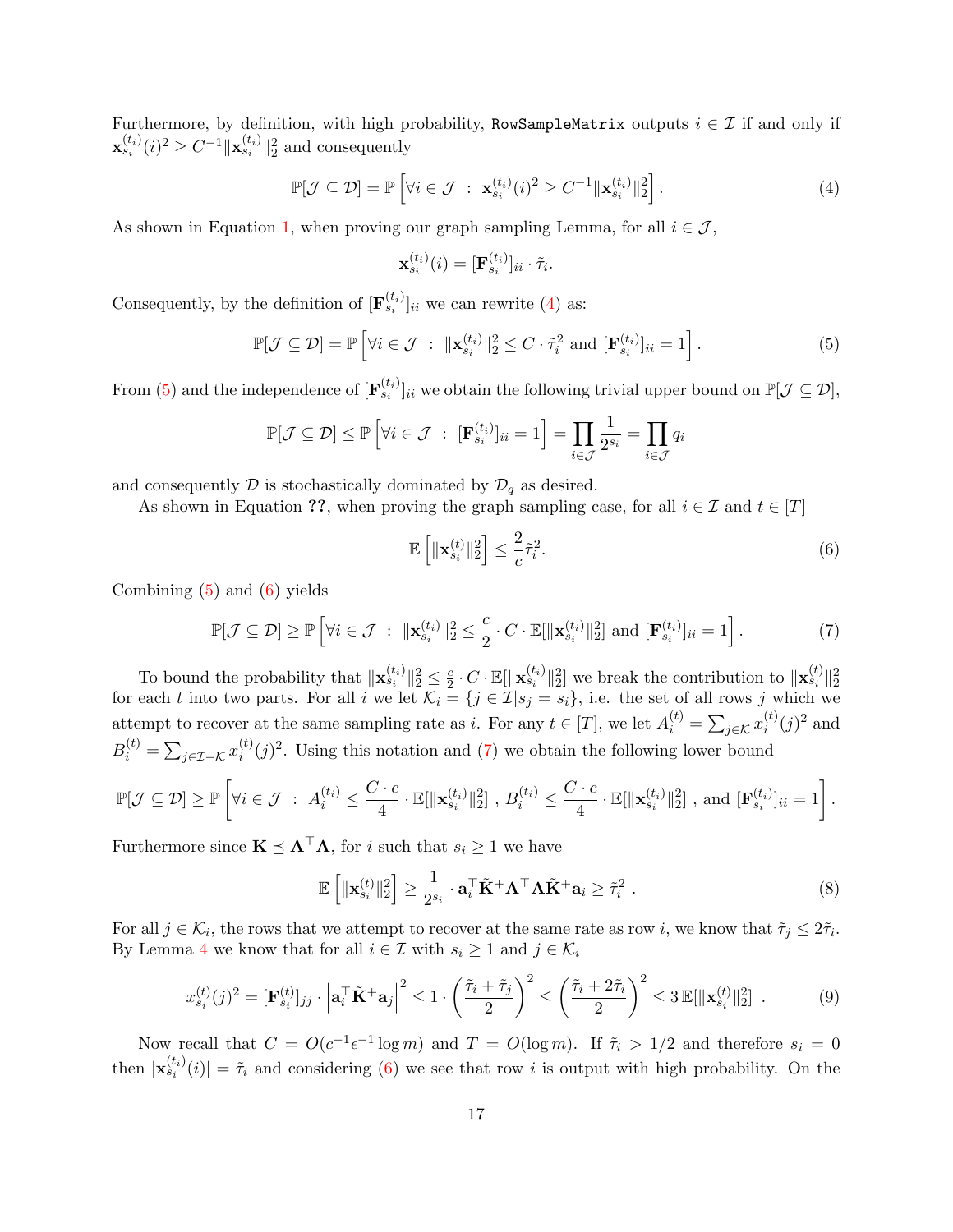other hand if  $s_i \geq 1$ , then by [\(9\)](#page-17-4) and Chernoff bound choosing a sufficiently large constant in  $C = O(c^{-1} \epsilon^{-2} \log m)$  we can ensure that with high probability  $A_i^{(t)} \leq \frac{C \cdot c}{4} \cdot \mathbb{E}[\|\mathbf{x}_{s_i}^{(t)}\|_2^2]$  for all i and t.  $\frac{1}{4}$  ·  $\mathbb{E}$ [|| $\mathbf{x}_{s_i}$  || $_2$ 

Furthermore, by [\(6\)](#page-17-2) and Markov bound we know that  $\mathbb{P}[B_i^{(t_i)} > \frac{C \cdot c_i}{4}]$  $\frac{\sum c}{4} \leq \frac{1}{O(\epsilon^{-1} \log m)}$ . Therefore, by Chernoff bound, with high probability for each  $i \in \mathcal{J}$  with  $s_i \geq 1$  for at least a  $1 - \epsilon$  fraction of the values of  $t \in T$  we have  $B_i^{(t_i)} \leq \frac{C \cdot c}{4}$  $\frac{\sum c_i}{4} \cdot \mathbb{E}[\|\mathbf{x}_{s_i}^{(t_i)}\|_2^2]$ . However, note that by construction all the  $B_i^{(t)}$ i are mutually independent of the  $A_i^{(t)}$  $i_j^{(t)}$  and the values of  $[\mathbf{F}_{s_j}^{(t)}]_{jj}$  for  $j \in K_i$ . So, RowSampleMatrix is simply picking each row i with probability  $\frac{1}{2^{s_i}}$  (failing with only a  $\frac{1}{m^{O(1)}}$  probability) or not being able to recover each edge independently with some probability at most  $\epsilon$  - the probability that  $B_i^{(t_i)}$ i is too large. Consequently, except for a negligible fraction of the probability space we have that

$$
\mathbb{P}\left[\mathcal{J}\subseteq\mathcal{D}\right] \ge \prod_{i\in\mathcal{J}}(1-\epsilon)\cdot[\mathbf{F}_{s_i}^t]_{ii} = \prod_{i\in\mathcal{J}}\frac{1-\epsilon}{2^{s_i}} = \prod_{i\in\mathcal{J}}p_i
$$

and we have the desired result.

### <span id="page-18-0"></span>7.2 Generalized Recursive Sparsification

Here, we show how to construct a spectral sparsifier in the streaming model for a general structured matrix using the row sampling subroutine, RowSampleMatrix. In the graph case, Theorem [1](#page-2-0) shows that, if we can find a sparsifier to a graph  $G$  using a coarse sparsifier, then we can use the chain of spectrally similar graphs provided in Theorem [2](#page-8-1) to find a final  $(1 \pm \epsilon)$  sparsifier for our input graph.

The proof of Theorem [1](#page-2-0) includes our third reliance on the fact that we are sparsifying graphs we show that the condition number of an unweighted graph is polynomial in  $n$ . This fact does not hold in the general matrix case - the condition number can be exponentially large even for bounded integer matrices. Therefore, our result for general matrix depends on the condition number of A. We now show the key ingredient to proving [4,](#page-14-2) the general matrix analog to RefineSparsifier (Theorem [3\)](#page-8-2).

**Theorem 5.** Given a row dictionary  $A \in \mathbb{R}^{m \times n}$ . Let  $A = S \mathcal{A}$  be the matrix specified by an insertion-deletion stream where  $S \in \mathbb{R}^{m \times m}$  is a diagonal matrix such that  $S_{ii} \in \{0,1\}$  for all  $i \in [m]$ . Let  $\kappa_u$  be a given upper bound on the possible condition number of any **A**. Let  $\gamma$ be a fixed parameter and consider  $\mathbf{K} = \mathbf{A}^{\top} \mathbf{A} + \gamma \mathbf{I}$ . For any  $\epsilon > 0$ , there exists a sketching procedure MaintainMatrixSketches( $A, \epsilon, \gamma, \kappa_u, c$ ) that outputs an  $O(n \text{ polylog}(m, \kappa_u))$  sized sketch  $\Pi$ A. There exists a corresponding recovery algorithm RefineMatrixSparsifier such that if  $c\mathbf{K} \preceq \tilde{\mathbf{K}} \preceq \mathbf{K}$  for some  $0 < c < 1$  then:

 $\textit{RefineMatrixSparsifier}(\mathbf{IIA},\mathbf{\tilde{K}},\epsilon,c)$  returns, with high probability,  $\mathbf{\tilde{K}}_{\epsilon}=\mathbf{\tilde{A}}_{\epsilon}^{\top} \mathbf{\tilde{A}}_{\epsilon}+\gamma \mathbf{I},$  where  $(1-\epsilon)\mathbf{K} \preceq_r \tilde{\mathbf{K}}_{\epsilon} \preceq_r (1+\epsilon)\mathbf{K}$ , and  $\tilde{\mathbf{A}}_{\epsilon}$  contains only  $O(\epsilon^{-2}n \log n)$  reweighted rows of  $\mathbf{A}$  with high probability.

*Proof.* As in the graph case, we can think of the identity  $\gamma I$  as a set of rows that we sample with probability 1. Hence, we have  $\tilde{\mathbf{K}}_{\epsilon} = \tilde{\mathbf{A}}_{\epsilon}^{\top} \tilde{\mathbf{A}}_{\epsilon} + \gamma \mathbf{I}$ .

Lemma [5](#page-16-2) shows that RowSampleMatrix( $\Pi A, K, c, \epsilon$ ) returns a random set of indices of  $\mathcal A$  such that the generated random variable is dominated by  $\mathcal{D}_q$  and is stochastically dominates  $\mathcal{D}_p$ . Recall

 $\Box$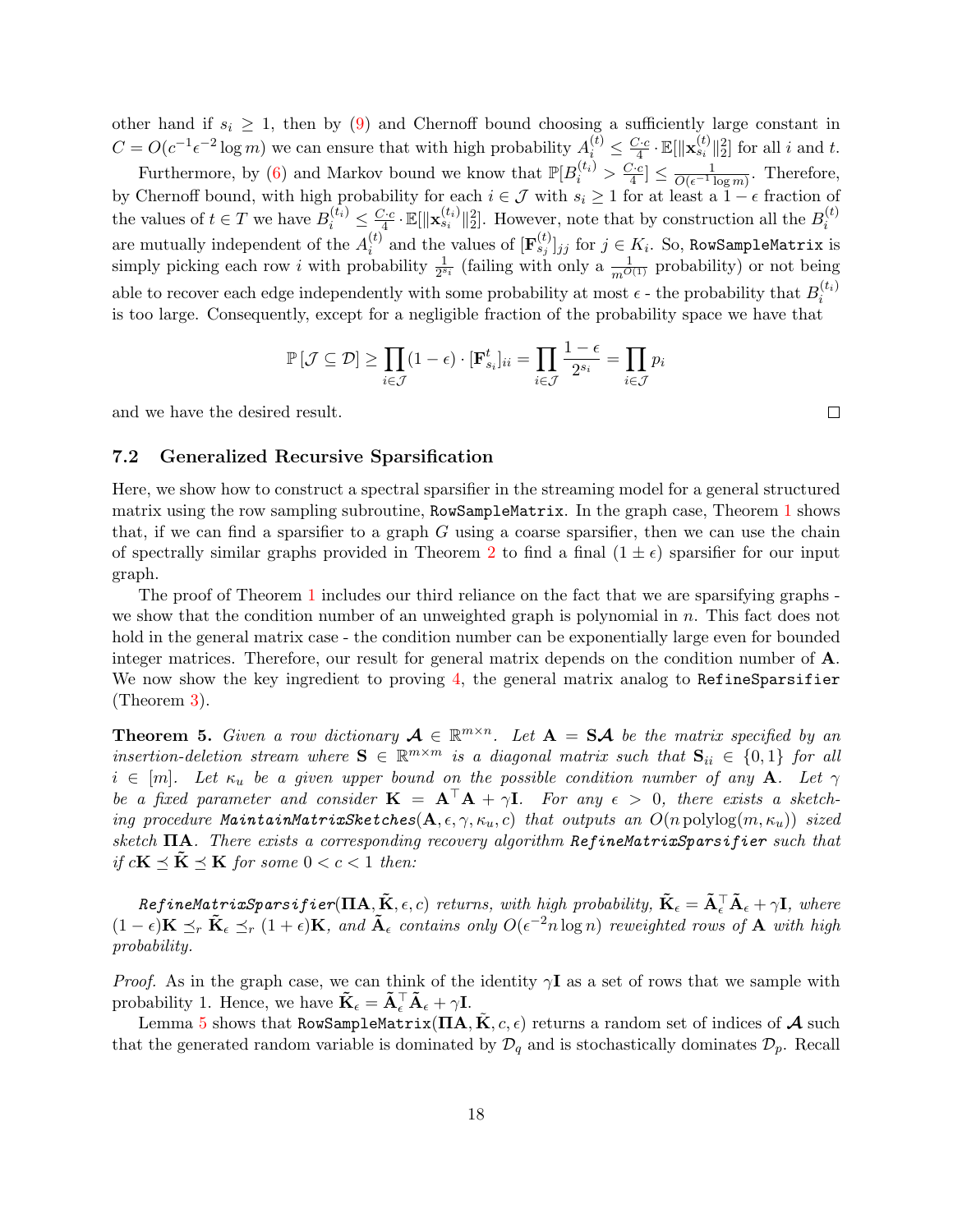that  $\mathcal{D}_p$  and  $\mathcal{D}_q$  are random variables for the subset of [m] obtained by including each  $i \in \mathcal{I}$ independently with probability

$$
p_i = (1 - \epsilon) \frac{1}{2^{s_i}}
$$
 and  $q_i = \frac{1}{2^{s_i}}$ .

Since  $\frac{1}{2^{s_i}}$  $\frac{1}{2^{s_i}}$  $\frac{1}{2^{s_i}}$  is a constant factor approximation of leverages score, Lemma 1 shows that sampling and reweighing the rows according to  $\mathcal{D}_p$  for  $O(\epsilon^{-2} \log n)$  trials gives a spectral sparsifier of **K** with the guarantee required. Similarly, sampling according to  $\mathcal{D}_q$  gives a sparsifier. Since the indices returned by RowSampleMatrix( $\mathbf{A}, \mathbf{K}, c, \epsilon$ ) are sandwiched between two processes which each give spectral sparsifiers, sampling according to RowSampleMatrix for  $O\left(\epsilon^{-2}\log n\right)$  trials gives the required spectral sparsifier [\[KP12\]](#page-22-4).  $\Box$ 

Using RefineMatrixSparsifier, the arguments in Theorem [1](#page-2-0) yield Theorem [4.](#page-14-2) Our sketch size needs to be based on  $\log \kappa_u$  for two reasons - we must subsample the matrix at  $O(\log \kappa_u)$ different rates as our leverage scores will be lower bounded by some poly $(\kappa_u)$ . Further the chain of recursive sparsifiers presented in Theorem [2](#page-8-1) will have length  $\log \kappa_u$ . Recovery will run in time poly $(m, n, \epsilon, \log \kappa_u)$ . Its space usage will depend on the sparsity of the rows in **A** as we will need enough space to solve linear systems in  $\tilde{\mathbf{K}}$ . In the worst case, this will require  $O(n^2)$  space, however, if the row of **A** are sparse, and hence  $\tilde{\mathbf{K}}$  is sparse, recovery will take less space -  $O(n \text{ polylog}(m))$ with constant row sparsity.

### <span id="page-19-0"></span>8 Using a Pseudorandom Number Generator

In the proof of our sketching algorithm, Theorem [3,](#page-8-2) we assume that MaintainSketches has access to  $O(\log n)$  uniform random hash functions,  $h_1, \ldots, h_{O(\log n)}$  mapping every edge to  $\{0, 1\}$ . These functions are used to subsample our vertex edge incidence matrix, B, at geometrically decreasing rates. Storing the functions as described would require  $O(n^2 \log n)$  space - we need  $O(\log n)$  random bits for each possible edge.

To achieve  $O(n \text{ polylog}(n))$  space, we need to compress the hash functions using Nisan's pseudorandom number generator. Our approach follows an argument in [\[AGM12b\]](#page-21-4) (Section 3.4) that was originally introduced in [\[Ind00\]](#page-21-12) (Section 3.3). First, we summarize the pseudorandom number generator from [\[Nis92\]](#page-22-12)

<span id="page-19-1"></span>**Theorem 6** (Corollary 1 in [\[Nis92\]](#page-22-12)). Any randomized algorithm running in space(S) and using R random bits may be converted to one that uses only  $O(S \log R)$  random bits (and runs in  $space (O(S \log R)))$ 

 $[Nis92]$  gives this conversion explicitly by describing a method for generating R pseudorandom bits from  $O(S \log R)$  truly random bits. For any algorithm running in  $space(S)$ , the pseudorandom bits are "good enough" in that the probability of reaching any possible end state of the algorithm will not change noticeably. Such a bound is possible because every reachable end state in a  $space(S)$ algorithm must show up with probability at *minimum*  $2^{-S}$ . By starting with  $O(S \log R)$  truly random bits, the pseudorandom generator achieves an additive error of  $2^{-S}$  on end state probabilities. Thus, the failure probability of any randomized algorithm at most doubles.

Now, Theorem [6](#page-19-1) does not apply to our algorithm as is. Our issue is not the use of  $O(n^2 \log n)$ truly random bits, but rather the fact we have to keep all of the bits in memory for the entire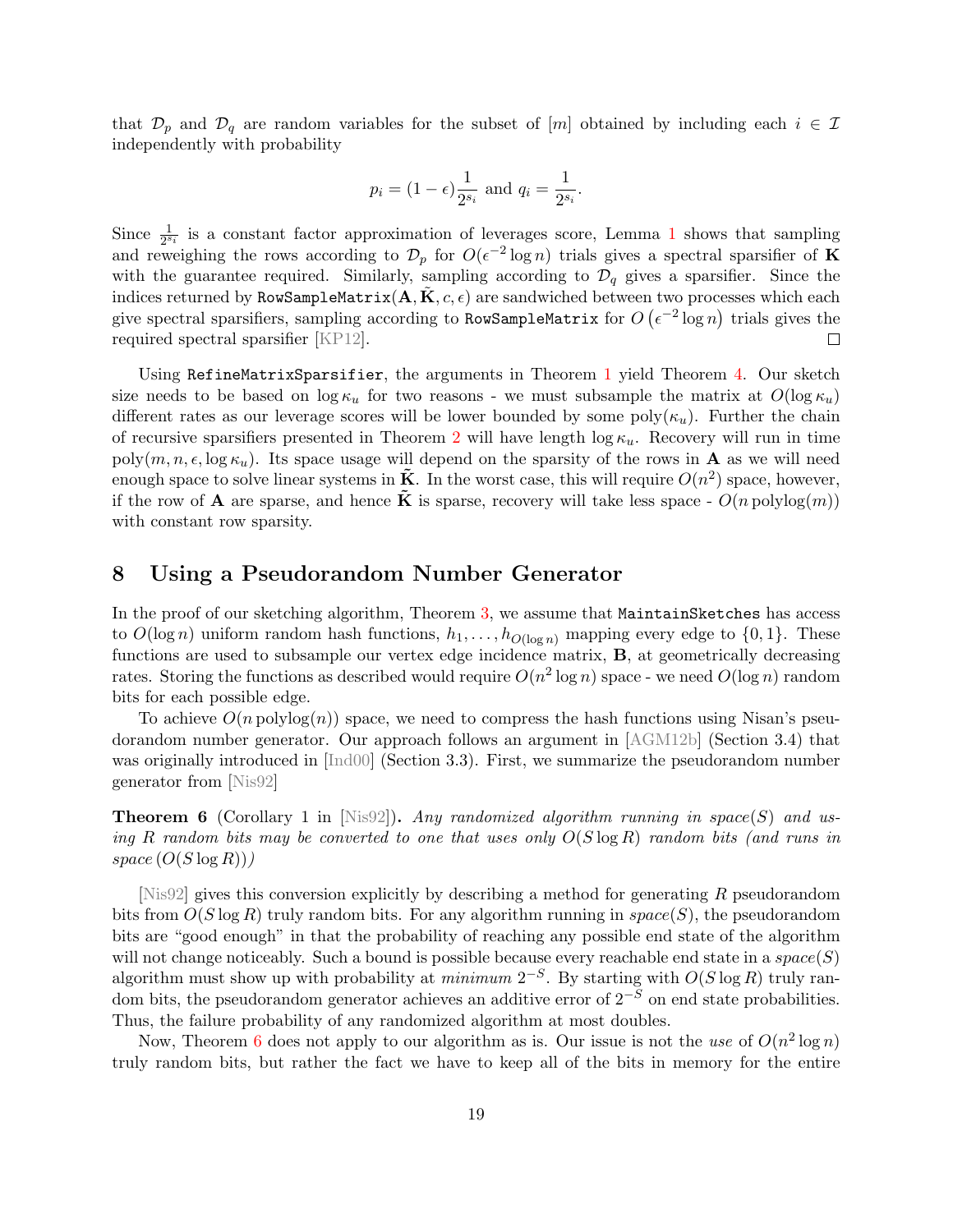duration of MaintainSketches. We might receive an update to any of the  $O(n^2)$  possible edges at any time, so the corresponding hash function needs to be available. We cannot simply say that we will use a pseudorandom generator to expand  $O(\log(n^2 \log n))$  random bits whenever the hash functions are needed, thus giving us a small space algorithm that can handle the pseudorandomess - that argument is circular.

Instead, consider the following: suppose our algorithm is used on a sorted edge stream where all insertions and deletions for a single edge come in consecutively. In this case, at any given time, we only need to store one random bit for each hash function, which requires just  $O(\log n)$  space. The random bits can be discarded after moving on to the next edge. Thus, the entire algorithm could truly run in  $O(n \text{ polylog}(n))$  space. Then, we can apply Theorem [6,](#page-19-1) using the pseudorandom generator to get all of our required random bits by expanding just  $O(\log(n^2 \log n)) = O(\log n)$  bits and still succeeding with high probability. We will no longer have to discard the random bits to run in  $O(n \text{ polylog } n)$  space. Now notice that, since our algorithm is sketch based, edge updates simply requires an addition to or subtraction from a sketch matrix. These operations commute, so our output will not differ if we reorder of the insertion/deletion stream. Thus, we can run our algorithm on a general edge stream, using the pseudorandom number generator to generate any of the required  $O(n^2 \log n)$  bits as they are needed and operating in only  $O(n \text{ polylog } n)$  space.

Each time an edge is streamed in, we need to generate  $\log n$  random bits from the pseudorandom generator. This can be done in  $log(R) * S = O(n \text{ polylog}(n))$  time [\[Ind00\]](#page-21-12), which dominates the runtime required to process each streaming update.

Finally, Section [7](#page-14-1) uses a slightly different sampling scheme for general structured matrices. Instead of building a sequence of subsampled matrices, the row dictionary is sampled independently at each level. In total, the required number of random bits is  $O(m \log^2 n)$ , where m is the number of rows in the dictionary **A**. We require that  $m = \text{poly}(n)$ , in which case the arguments above apply unmodified for the general matrix case.

### 9 Acknowledgements

We would like to thank Richard Peng for pointing us to the recursive row sampling algorithm contained in [\[MP12\]](#page-22-6), which became a critical component of our streaming algorithm. We would also like to thank Jonathan Kelner for useful discussions and Jelani Nelson for a helpful initial conversation on oblivious graph compression.

This work was partially supported by NSF awards 0843915, 1111109, and 0835652, CCF-1065125, CCF-AF-0937274, CCF-0939370, and CCF-1217506, NSF Graduate Research Fellowship grant 1122374, Hong Kong RGC grant 2150701, AFOSR grants FA9550-13-1-0042 and FA9550- 12-1-0411, MADALGO center, Simons Foundation, and the Defense Advanced Research Projects Agency (DARPA).

### References

- <span id="page-20-1"></span>[AG09] Kook Jin Ahn and Sudipto Guha. Graph sparsification in the semi-streaming model. In ICALP (2), pages 328–338, 2009.
- <span id="page-20-0"></span>[AGM12a] Kook Jin Ahn, Sudipto Guha, and Andrew McGregor. Analyzing graph structure via linear measurements. In SODA, pages 459–467, 2012.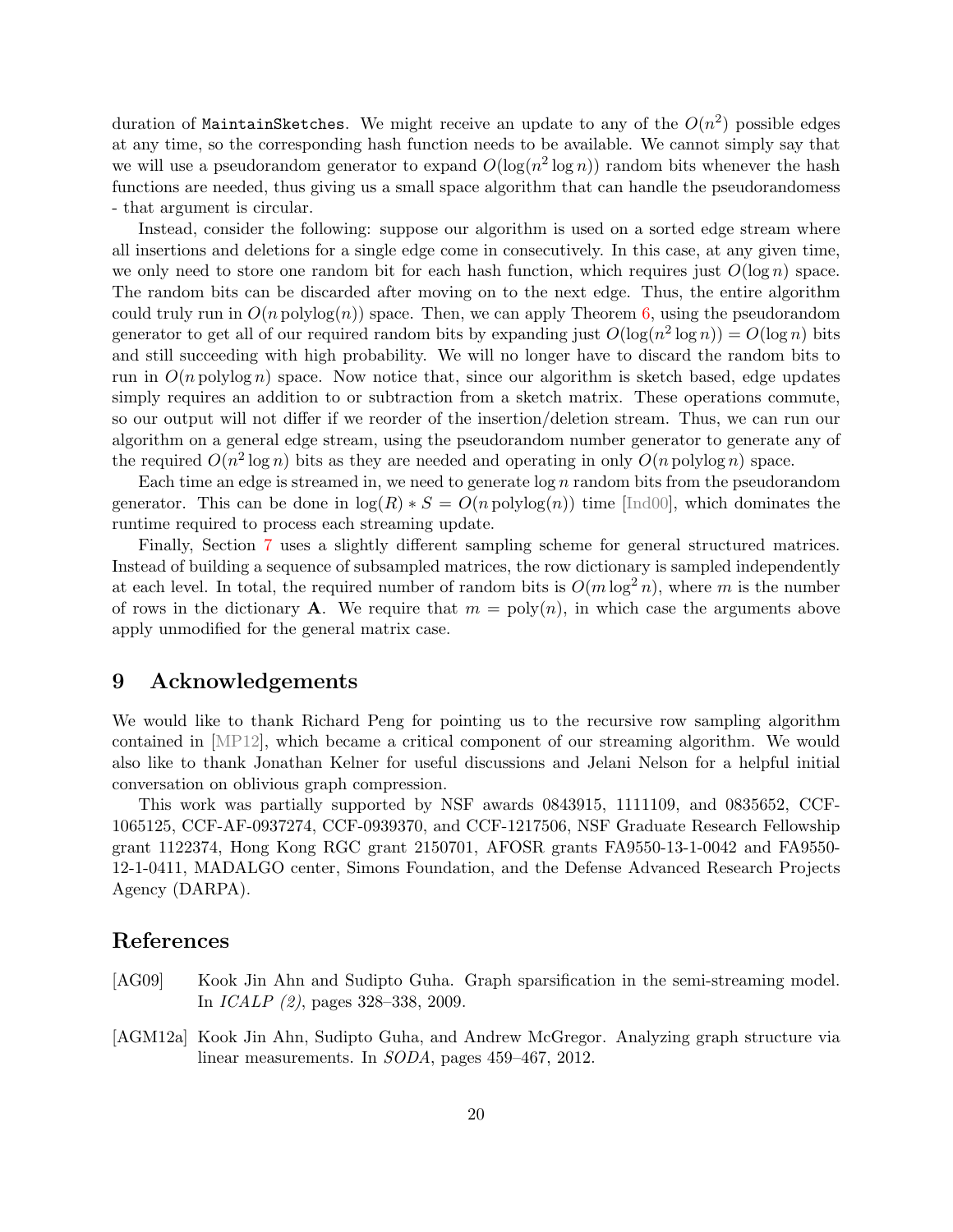- <span id="page-21-4"></span>[AGM12b] Kook Jin Ahn, Sudipto Guha, and Andrew McGregor. Graph sketches: sparsification, spanners, and subgraphs. In PODS, pages 5–14, 2012.
- <span id="page-21-8"></span>[AGM13] Kook Jin Ahn, Sudipto Guha, and Andrew McGregor. Spectral sparsification in dynamic graph streams. In APPROX-RANDOM, pages 1–10, 2013.
- <span id="page-21-10"></span>[BG11] Avrim Blum and Anupam Gupta. Randomized algorithms lecture notes. [http://www.](http://www.cs.cmu.edu/~avrim/Randalgs11/lectures/lect0124.pdf) [cs.cmu.edu/~avrim/Randalgs11/lectures/lect0124.pdf](http://www.cs.cmu.edu/~avrim/Randalgs11/lectures/lect0124.pdf), 2011.
- <span id="page-21-5"></span>[BK96] András Benczúr and David Karger. Approximating s-t minimum cuts in  $\tilde{O}(n^2)$  time. In STOC, pages 47–55, 1996.
- <span id="page-21-11"></span>[CW09] Kenneth Clarkson and David Woodruff. Numerical linear algebra in the streaming model. In STOC, pages 205–214, 2009.
- <span id="page-21-3"></span>[Elk11] Michael Elkin. Streaming and fully dynamic centralized algorithms for constructing and maintaining sparse spanners. ACM Transactions on Algorithms, 7(2):20, 2011.
- <span id="page-21-2"></span>[ELMS11] Leah Epstein, Asaf Levin, Julián Mestre, and Danny Segev. Improved approximation guarantees for weighted matching in the semi-streaming model. SIAM Journal on Discrete Mathematics, 25(3):1251–1265, 2011.
- <span id="page-21-1"></span>[FKM+05] Joan Feigenbaum, Sampath Kannan, Andrew McGregor, Siddharth Suri, and Jian Zhang. On graph problems in a semi-streaming model. Theoretical Computer Science, 348(2):207–216, 2005.
- <span id="page-21-14"></span>[GI10] Anna C. Gilbert and Piotr Indyk. Sparse recovery using sparse matrices. Proceedings of the IEEE, 98(6):937–947, 2010.
- <span id="page-21-7"></span>[GKP12] Ashish Goel, Michael Kapralov, and Ian Post. Single pass sparsification in the streaming model with edge deletions. CoRR, abs/1203.4900, 2012.
- <span id="page-21-15"></span>[GLPS10] Anna Gilbert, Yi Li, Ely Porat, and Martin Strauss. Approximate sparse recovery: optimizing time and measurements. STOC, pages 475–484, 2010.
- <span id="page-21-13"></span>[Har12] Nick Harvey. Matrix concentration. [http://www.cs.rpi.edu/~drinep/RandNLA/](http://www.cs.rpi.edu/~drinep/RandNLA/slides/Harvey_RandNLA@FOCS_2012.pdf) [slides/Harvey\\_RandNLA@FOCS\\_2012.pdf](http://www.cs.rpi.edu/~drinep/RandNLA/slides/Harvey_RandNLA@FOCS_2012.pdf), 2012.
- <span id="page-21-0"></span>[HRR99] Monika R. Henzinger, Prabhakar Raghavan, and Sridhar Rajagopalan. External memory algorithms. chapter Computing on Data Streams, pages 107–118. American Mathematical Society, Boston, MA, USA, 1999.
- <span id="page-21-12"></span>[Ind00] Piotr Indyk. Stable distributions, pseudorandom generators, embeddings and data stream computation. In FOCS, pages 189–197, 2000.
- <span id="page-21-6"></span>[KL11] Jonathan A Kelner and Alex Levin. Spectral sparsification in the semi-streaming setting. In STACS, page 440, 2011.
- <span id="page-21-9"></span>[KMP11] Ioannis Koutis, Gary L. Miller, and Richard Peng. A nearly-m log n time solver for sdd linear systems. In FOCS, pages 590–598, 2011.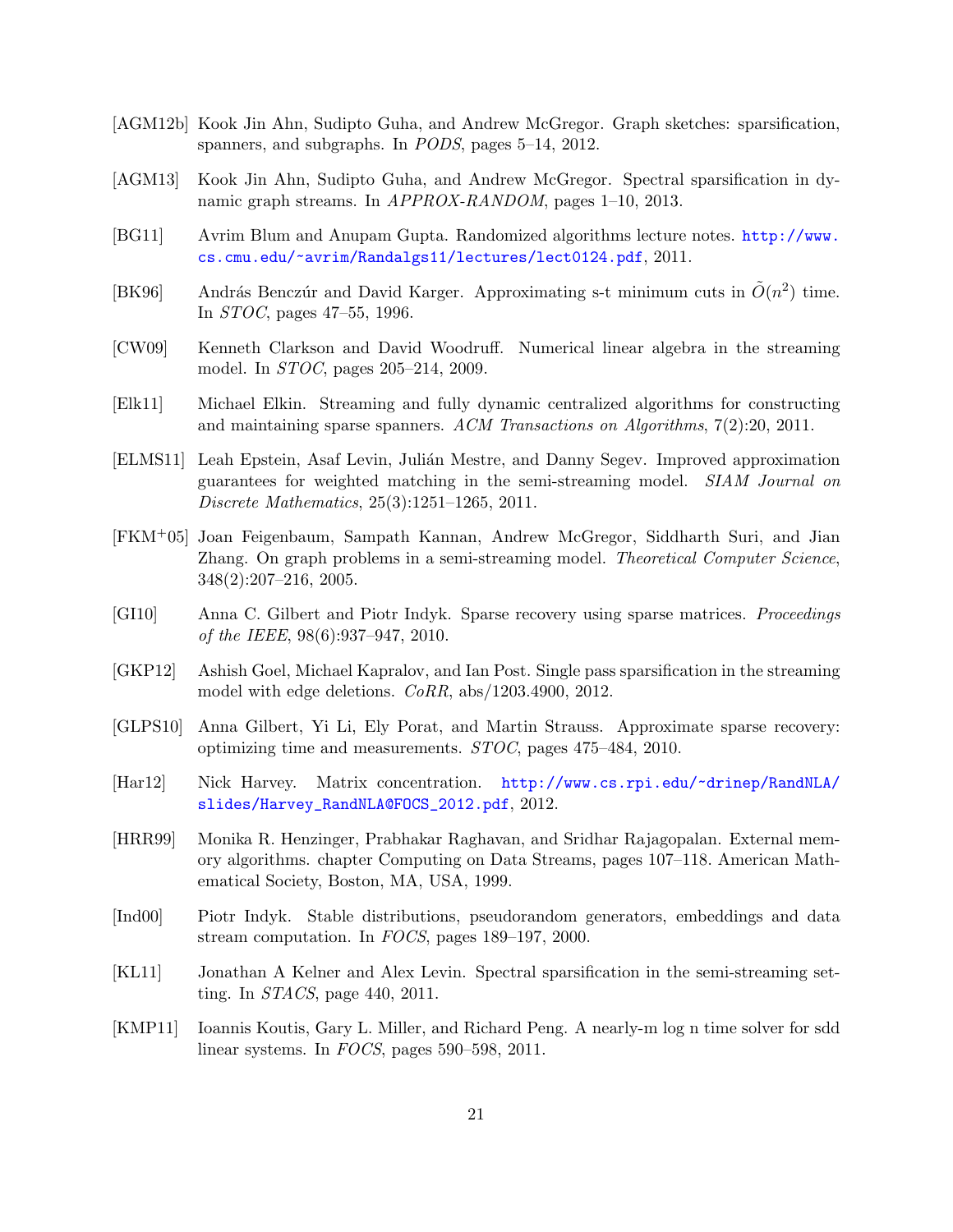- <span id="page-22-4"></span>[KP12] Michael Kapralov and Rina Panigrahy. Spectral sparsification via random spanners. ITCS, pages 393–398, 2012.
- <span id="page-22-3"></span>[KW14] Michael Kapralov and David Woodruff. Spanners and sparsifiers in dynamic streams. manuscript, pages 107–118, 2014.
- <span id="page-22-9"></span>[LMP13] Mu Li, Gary L. Miller, and Richard Peng. Iterative row sampling. In FOCS, pages 127–136, 2013.
- <span id="page-22-1"></span>[McG13] Andrew McGregor. Graph stream algorithms: A survey. [http://people.cs.umass.](http://people.cs.umass.edu/~mcgregor/papers/13-graphsurvey.pdf) [edu/~mcgregor/papers/13-graphsurvey.pdf](http://people.cs.umass.edu/~mcgregor/papers/13-graphsurvey.pdf), 2013.
- <span id="page-22-6"></span>[MP12] Gary L. Miller and Richard Peng. Iterative approaches to row sampling. CoRR, abs/1211.2713v1, 2012.
- <span id="page-22-0"></span>[Mut05] S. Muthukrishnan. Data streams: Algorithms and applications. [www.cs.rutgers.edu/](www.cs.rutgers.edu/~muthu/stream-1-1.ps) [~muthu/stream-1-1.ps](www.cs.rutgers.edu/~muthu/stream-1-1.ps), 2005.
- <span id="page-22-12"></span>[Nis92] Noam Nisan. Pseudorandom generators for space-bounded computation. Combinatorica,  $12(4)$ :449-461, 1992.
- <span id="page-22-8"></span>[NN13] Jelani Nelson and Huy L. Nguyen. Osnap: Faster numerical linear algebra algorithms via sparser subspace embeddings. In FOCS, pages 117–126, 2013.
- <span id="page-22-7"></span>[Sar06] Tamas Sarlos. Improved approximation algorithms for large matrices via random projections. In FOCS, pages 143–152, 2006.
- <span id="page-22-5"></span>[SS08] Daniel A. Spielman and Nikhil Srivastava. Graph sparsification by effective resistances. In STOC, pages 563–568, 2008.
- <span id="page-22-2"></span>[ST04] Daniel A. Spielman and Shang-Hua Teng. Nearly-linear time algorithms for graph partitioning, graph sparsification, and solving linear systems. In STOC, pages 81–90, 2004.
- <span id="page-22-10"></span>[Tro12] Joel A. Tropp. User-friendly tail bounds for sums of random matrices. Foundations of Computational Mathematics, 12(4):389–434, 2012.

## <span id="page-22-11"></span>A Spectral Sparsifiers Via Leverage Score Sampling

Here we give the proof of Lemma [1,](#page-5-1) the primitive used to obtain a spectral sparsifier via leverage score sampling.

**Lemma** (Spectral Sparsifier via Leverage Score Sampling). Let  $\tilde{\tau}$  be a vector of m estimated leverage scores for the rows of **B**, such that  $1 \geq \tilde{\tau}_i \geq \tau_i$  for all  $i \in [m]$ . For some known constant c, let  $W_1, W_2, ... W_{c \log n\epsilon^{-2}}$  be diagonal matrices with independently chosen entries such that  $\mathbf{W_j}(i,i) = \frac{1}{\tilde{\tau}_i}$  with probability  $\tilde{\tau}_i$  and  $\mathbf{W_j}(i,i) = 0$  otherwise. Letting  $\bar{\mathbf{W}} = \frac{1}{c \log n\epsilon^{-2}} \cdot \sum_j \mathbf{W_j}$  then with high probability,

$$
\tilde{\mathbf{K}} = \mathbf{B}^\top \bar{\mathbf{W}} \mathbf{B} \approx_{\epsilon} \mathbf{K}
$$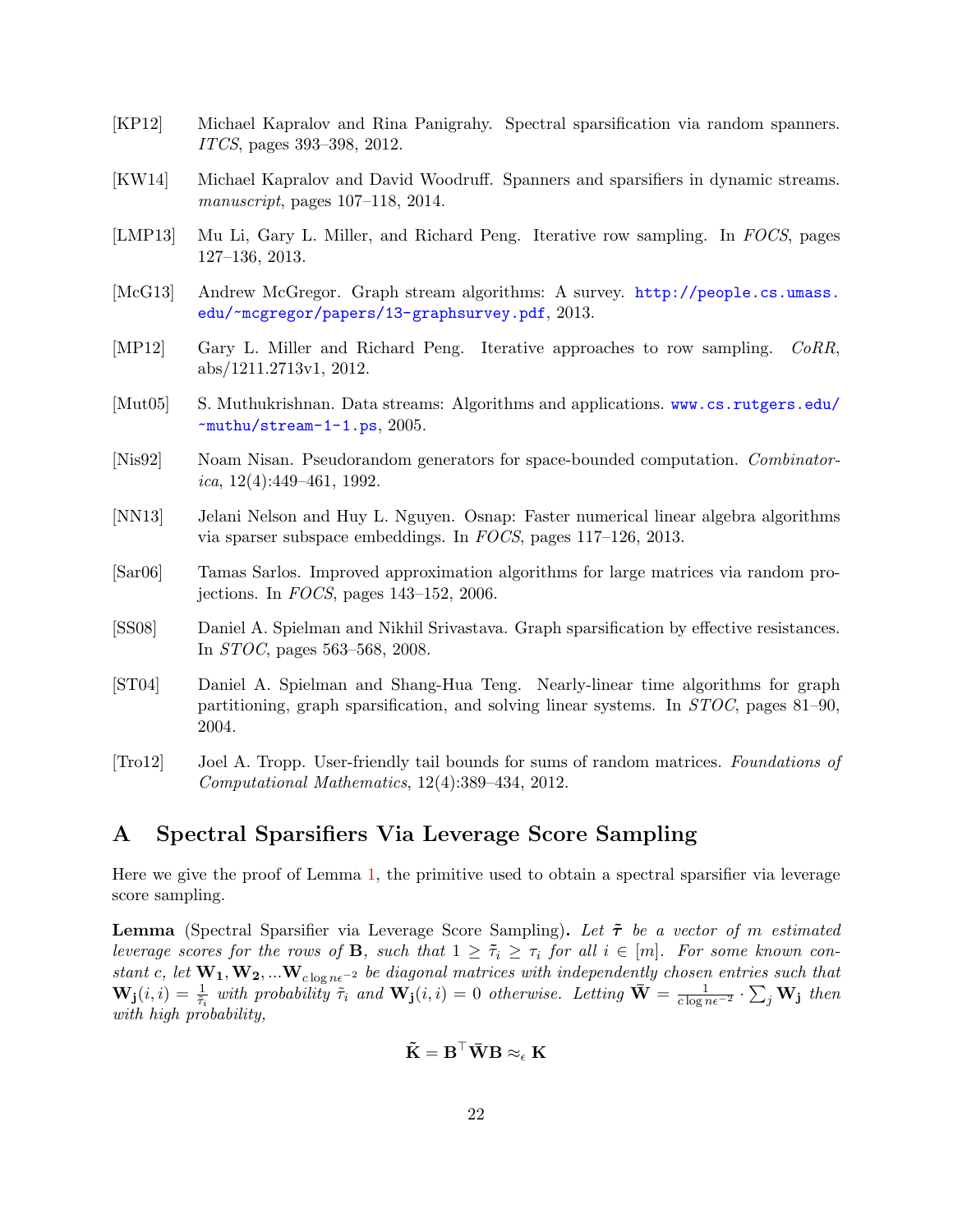Furthermore,  $\bar{W}$  has  $O(\|\tilde{\tau}\|_1 \log n\epsilon^{-2})$  nonzeros with high probability. That is, if we sample each each row of **B** independently with probability  $\tilde{\tau}_i$ , reweight selected rows by  $\frac{1}{\sqrt{2}}$  $\frac{1}{\tilde{\tau}_i}$ , and average over clog n $\epsilon^{-2}$  trials, we obtain a matrix  $\tilde{\mathbf{B}} = \mathbf{B} \bar{\mathbf{W}}^{1/2}$  such that  $\tilde{\mathbf{B}}^{\top} \tilde{\mathbf{B}} = \mathbf{B}^{\top} \bar{\mathbf{W}} \mathbf{B} = \tilde{\mathbf{K}} \approx_{\epsilon} \mathbf{K}$  and  $\tilde{\mathbf{B}}$  contains just  $O(\|\tilde{\boldsymbol{\tau}}\|_1 \log n\epsilon^{-2})$  reweighted rows of  $\mathbf{B}$  with high probability.

In our proof we use a variant of Corollary 5.2 of [\[Tro12\]](#page-22-10), given by Harvey in [\[Har12\]](#page-21-13)

<span id="page-23-1"></span>**Lemma 6.** Let  $Y_1...Y_k$  be independent random positive semidefinite matrices of size  $n \times n$ . Let  $\mathbf{Y} = \sum_i \mathbf{Y}_i$  and let  $\mathbf{Z} = \mathbb{E}[\mathbf{Y}]$ . If  $\mathbf{Y}_i \preceq R \cdot \mathbf{Z}$  then

$$
\mathbb{P}\left[\sum_{i} \mathbf{Y_i} \preceq (1 - \epsilon)\mathbf{Z}\right] \leq n e^{\frac{-\epsilon^2}{2R}}
$$

and

$$
\mathbb{P}\left[\sum_{i} \mathbf{Y_i} \succeq (1+\epsilon)\mathbf{Z}\right] \leq n e^{\frac{-\epsilon^2}{3R}}
$$

This matrix concentration result gives us the foundation for our leverage score sampling Lemma.

Proof of Lemma [1.](#page-5-1) For each row  $\mathbf{b_i}$  of **B** let  $\mathbf{Y_i} = \frac{\mathbf{b_i} \mathbf{b_i}^\top}{\tilde{\tau_i} \cdot c \log n \epsilon^{-2}}$  with probability  $\tilde{\tau_i}$ , and 0 otherwise. We have:

$$
\mathbf{Y_i} \preceq \frac{\mathbf{b_i} \mathbf{b_i}^\top}{\tilde{\tau}_i \cdot c \log n \epsilon^{-2}} \preceq \frac{\mathbf{b_i} \mathbf{b_i}^\top}{\tau_i \cdot c \log n \epsilon^{-2}} \preceq \frac{1}{c \log n \epsilon^{-2}} \cdot \mathbf{K}
$$
(10)

since

<span id="page-23-2"></span><span id="page-23-0"></span>
$$
\frac{\mathbf{b_i b_i^{\top}}}{\tau_i} = \frac{\mathbf{b_i b_i^{\top}}}{\mathbf{b_i^{\top}} \mathbf{K}^+ \mathbf{b_i}} \preceq \mathbf{K}
$$
\n(11)

This can be proven by showing that for all  $\mathbf{x} \in \mathbb{R}^n$ ,  $\mathbf{x}^\top \mathbf{b_i} \mathbf{b_i}^\top \mathbf{x} \leq \mathbf{b_i}^\top \mathbf{K}^+ \mathbf{b_i} \cdot \mathbf{x}^\top \mathbf{K} \mathbf{x}$ . We can assume without loss of generality that  $x$  is in the column space of  $K$ , since letting  $x'$  be the component of **x** in the null space of **K**,  $\mathbf{x}'^T \mathbf{K} \mathbf{x}' = {\mathbf{x}'}^T {\mathbf{b}}_i {\mathbf{b}}_i^T {\mathbf{x}}' = 0$ . This means that for some **y** we can write  $\mathbf{x} = \mathbf{K}^{+/2} \mathbf{y}$  where  $\mathbf{K}^{+/2} = \mathbf{V} \mathbf{\Sigma}^{-1} \mathbf{V}^\top$  (recalling that  $\mathbf{K}^+ = \mathbf{V} \mathbf{\Sigma}^{-2} \mathbf{V}^\top$ ). So now we consider:

$$
\mathbf{y}^\top (\mathbf{K}^{+/2} \mathbf{b_i} \mathbf{b_i^\top} \mathbf{K}^{+/2}) \mathbf{y}
$$

By the cyclic property of trace we know that  $tr(\mathbf{K}^{+/2}\mathbf{b_i}\mathbf{b_i}^{\top}\mathbf{K}^{+/2}) = tr(\mathbf{b_i}^{\top}\mathbf{K}^+\mathbf{b_i}) = \tau_i$ . And since it is a PSD matrix, its maximum eigenvalue is at most  $\tau_i$ . So

$$
\mathbf{y}^\top (\mathbf{K}^{+/2} \mathbf{b}_i \mathbf{b}_i^\top \mathbf{K}^{+/2}) \mathbf{y} \leq \tau_i \|\mathbf{y}\|^2 = \tau_i \cdot \mathbf{y}^\top \mathbf{K}^{+/2} \mathbf{K} \mathbf{K}^{+/2} \mathbf{y}
$$

which gives us Equation [11](#page-23-0)

Now, since  $\mathbb{E}[\mathbf{Y_i}] = \frac{1}{c \log n \epsilon^{-2}} \cdot \mathbf{b_i} \mathbf{b_i}^{\top}$ , If we take  $c \log n \epsilon^{-2}$  independent samples of each  $\mathbf{Y_i}$  and add them together, our expected sum is  $K$ . So by Lemma [6](#page-23-1) and Equation [10,](#page-23-2) we have:

$$
\tilde{\mathbf{K}} = \mathbf{B}^\top \bar{\mathbf{W}} \mathbf{B} \approx_{\epsilon} \mathbf{K}
$$

with probability:

$$
\geq 1 - ne^{\frac{-c \log n \epsilon^{-2} \epsilon^2}{3}} \leq 1 - n^{1 - c/3} \tag{12}
$$

Further, for each  $i$ ,  $\bar{\mathbf{W}}(i,i) \geq 0$  with probability  $\geq \tilde{\tau}_i$  and  $\leq c \log n \epsilon^{-2} \tilde{\tau}_i$ . Since  $\sum_i \tilde{\tau}_i \geq \sum_i \tau_i \geq 0$  $n-1$ , by a Chernoff bound,  $\overline{\mathbf{W}}$  has  $O(\|\tilde{\boldsymbol{\tau}}\|_1 \log n\epsilon^{-2})$  nonzero entries with high probability.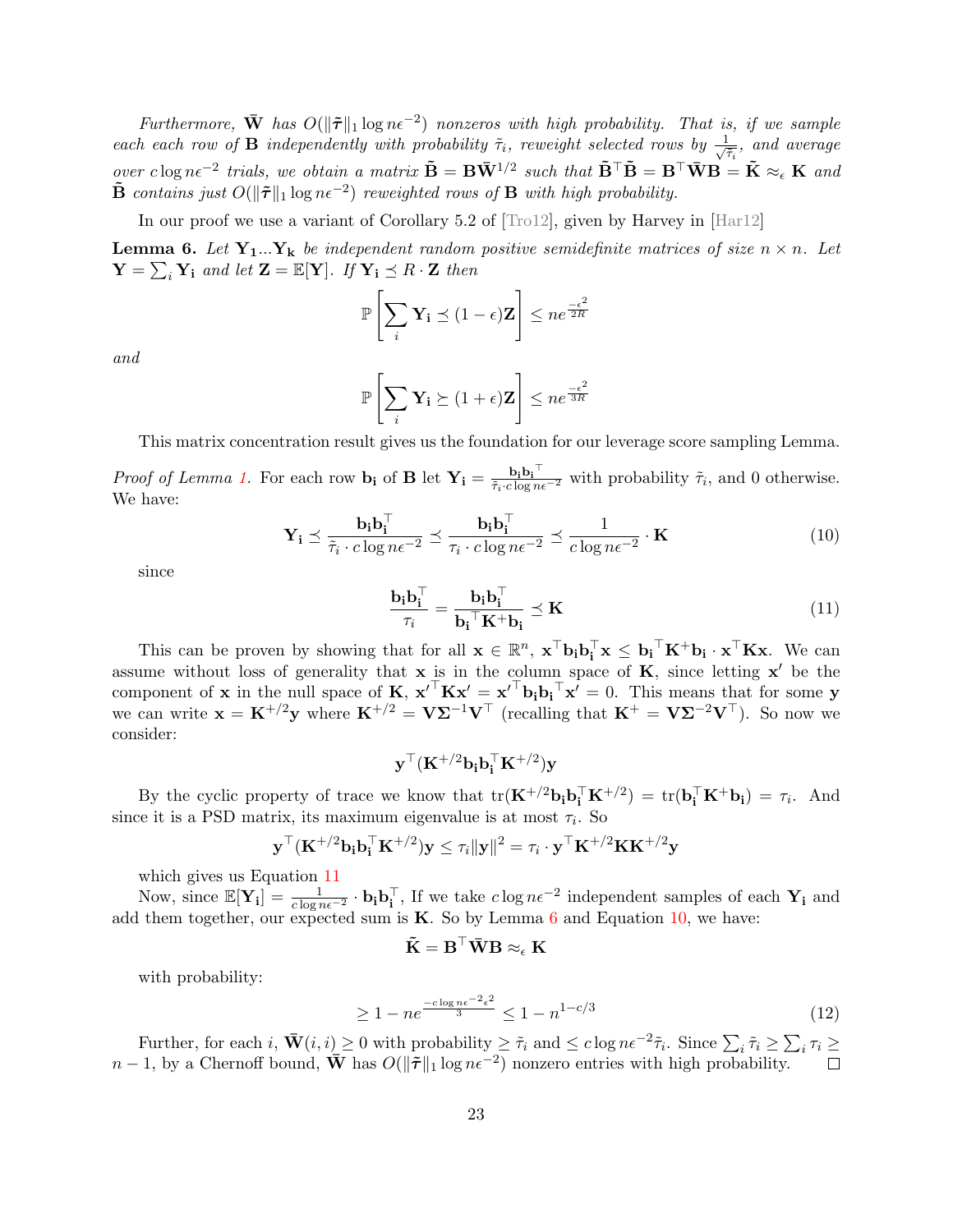### <span id="page-24-0"></span>B Sparse Recovery

In this section we give a proof of the  $\ell_2$  heavy hitters algorithm given in Lemma [2.](#page-5-2) It is known that  $\ell_2$  heavy hitters is equivalent to the  $\ell_2/\ell_2$  sparse recovery problem [\[GI10\]](#page-21-14). Some sparse recovery algorithms are in fact based on algorithms for solving heavy hitters problem. However, we were not able to find a suitable reference for an  $\ell_2$  heavy hitters algorithm so we show the reduction here namely, how to find  $\ell_2$  heavy hitters using a sparse recovery algorithm.

We follow the terminology of [\[GLPS10\]](#page-21-15). An approximate sparse recovery system consists of parameters k, N, an  $m \times N$  measurement matrix  $\Phi$ , and a decoding algorithm D. For any vector  $\mathbf{x} \in \mathbb{R}^N$  the decoding algorithm D can be used to recover an approximation  $\hat{\mathbf{x}}$  to  $\mathbf{x}$  from the linear sketch  $\Phi$ x. In this paper we will use a sparse recovery algorithm that achieves the  $\ell_2/\ell_2$  sparse recovery guarantee:

$$
||\hat{\mathbf{x}} - \mathbf{x}||_2 \leq C \cdot ||\mathbf{x} - \mathbf{x}_k||_2
$$

where  $x_k$  is the best k-term approximation to x and  $C > 1$ . Our main sparse recovery primitive is the following result of [\[GLPS10\]](#page-21-15):

<span id="page-24-1"></span>**Theorem 7** (Theorem 1 in [\[GLPS10\]](#page-21-15)). For each  $k \ge 1$  and  $\epsilon > 0$ , there is an algorithm and a distribution  $\Phi$  over matrices in  $\mathbb{R}^{O(k \log(N/k)/\epsilon) \times N}$  satisfying that for any  $\mathbf{x} \in \mathbb{R}^N$ , given  $\Phi \mathbf{x}$ , the algorithm returns  $\hat{\mathbf{x}}$  such that  $\hat{\mathbf{x}}$  has  $O(k \log^{O(1)} N/\epsilon)$  non-zeros and

$$
||\hat{\mathbf{x}} - \mathbf{x}||_2^2 \le (1 + \epsilon) ||\mathbf{x} - \mathbf{x}_k||_2^2
$$

with probability at least 3/4. The decoding algorithm runs in time  $O(k \log^{O(1)} N/\epsilon)$ .

Using this primitive, we can prove Lemma [B.](#page-24-0)

**Lemma** ( $\ell_2$  Heavy Hitters). For each  $\eta > 0$ , there is a decoding algorithm D and a distribution on matrices  $\Phi$  in  $\mathbb{R}^{O(\eta^{-2} \text{polylog}(N)) \times N}$  such that, for any  $\mathbf{x} \in \mathbb{R}^N$ , with probability  $1 - N^{-c}$  over the choice of  $\Phi$ , given  $\Phi$ x, the algorithm D returns a vector w such that w has  $O(\eta^{-2} \text{polylog}(N))$ non-zeros and satisfies

$$
||\mathbf{x} - \mathbf{w}||_{\infty} \leq \eta ||\mathbf{x}||_2.
$$

with probability  $1 - N^{-c}$ . The sketch  $\Phi$ **x** can be maintained and decoded in  $O(\eta^{-2} \text{polylog}(N))$ space.

*Proof.* Let  $h: [N] \to [16/\eta^2]$  be a random hash function (pairwise independence suffices), and for  $j = 1, \ldots, 16/\eta^2$  let  $y_i^j = x_i$  if  $h(i) = j$  and 0 o.w. For a vector  $\mathbf{u} \in \mathbb{R}^N$  we write  $\mathbf{u}_{-i}$  to denote  $\mathbf{u}$ with the *i*-th component zeroed out.

By Markov's inequality we have

$$
\mathbb{P}[||\mathbf{y}_{-i}^{h(i)}||^2 > \eta^2 ||\mathbf{x}_{-i}||^2/2] < 1/8.
$$

Note that since we are only using Markov's inequality, it is sufficient to have  $h$  be pairwise independent. Such a function  $h$  can be represented in small space. Now invoke the result of Theorem [7](#page-24-1) on  $y^{h(i)}$  with  $k = 1$ ,  $\epsilon = 1$ , and let  $w^{h(i)}$  be the output. We have

$$
||\mathbf{y}^{h(i)} - \mathbf{w}^{h(i)}||_2^2 \le 2||\mathbf{y}^{h(i)} - \mathbf{y}_k^{h(i)}||_2^2 \le 2||\mathbf{y}_{-i}^{h(i)}||^2.
$$